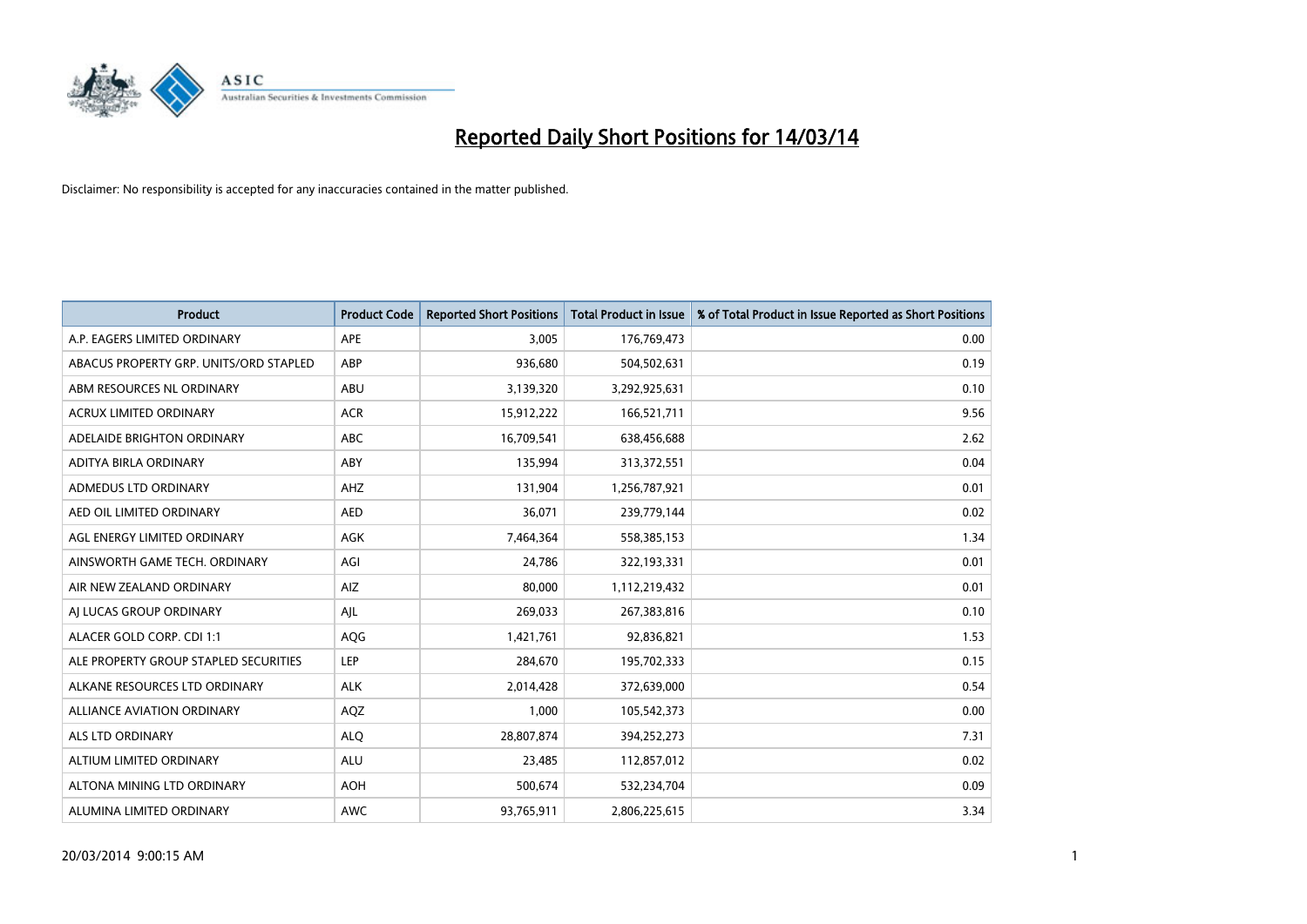

| <b>Product</b>                            | <b>Product Code</b> | <b>Reported Short Positions</b> | <b>Total Product in Issue</b> | % of Total Product in Issue Reported as Short Positions |
|-------------------------------------------|---------------------|---------------------------------|-------------------------------|---------------------------------------------------------|
| AMCOM TELECOMM, ORDINARY                  | <b>AMM</b>          | 735,314                         | 244,557,101                   | 0.30                                                    |
| AMCOR LIMITED ORDINARY                    | <b>AMC</b>          | 3,112,544                       | 1,206,684,923                 | 0.26                                                    |
| AMP LIMITED ORDINARY                      | AMP                 | 37,174,855                      | 2,957,737,964                 | 1.26                                                    |
| ANSELL LIMITED ORDINARY                   | <b>ANN</b>          | 4,021,726                       | 152,762,142                   | 2.63                                                    |
| ANTARES ENERGY LTD ORDINARY               | <b>AZZ</b>          | 1,013,156                       | 255,000,000                   | 0.40                                                    |
| ANZ BANKING GRP LTD ORDINARY              | ANZ                 | 5,885,182                       | 2,744,118,670                 | 0.21                                                    |
| APA GROUP STAPLED SECURITIES              | <b>APA</b>          | 23,302,861                      | 835,750,807                   | 2.79                                                    |
| APN NEWS & MEDIA ORDINARY                 | <b>APN</b>          | 14,820,411                      | 949,935,256                   | 1.56                                                    |
| AQUARIUS PLATINUM. ORDINARY               | <b>AOP</b>          | 2,896,682                       | 487,782,536                   | 0.59                                                    |
| AQUILA RESOURCES ORDINARY                 | <b>AQA</b>          | 12,380,065                      | 411,804,442                   | 3.01                                                    |
| ARAFURA RESOURCE LTD ORDINARY             | ARU                 | 38,002                          | 441,270,644                   | 0.01                                                    |
| ARB CORPORATION ORDINARY                  | <b>ARP</b>          | 1,206,918                       | 72,493,302                    | 1.66                                                    |
| ARDENT LEISURE GROUP STAPLED SECURITIES   | AAD                 | 2,783,318                       | 405,055,708                   | 0.69                                                    |
| ARENA REIT. ORDINARY UNITS                | ARF                 | 28,196                          | 211,495,653                   | 0.01                                                    |
| ARISTOCRAT LEISURE ORDINARY               | <b>ALL</b>          | 8,675,573                       | 551,418,047                   | 1.57                                                    |
| ARRIUM LTD ORDINARY                       | ARI                 | 22,696,343                      | 1,361,469,008                 | 1.67                                                    |
| ASCIANO LIMITED ORDINARY                  | <b>AIO</b>          | 9,760,908                       | 975,385,664                   | 1.00                                                    |
| ASG GROUP LIMITED ORDINARY                | <b>ASZ</b>          | 553,838                         | 206,720,839                   | 0.27                                                    |
| ASPEN GROUP ORD/UNITS STAPLED             | <b>APZ</b>          | 68,281                          | 119,946,366                   | 0.06                                                    |
| ASTRO JAP PROP GROUP STAPLED US PROHIBIT. | AJA                 | 28,015                          | 67,211,752                    | 0.04                                                    |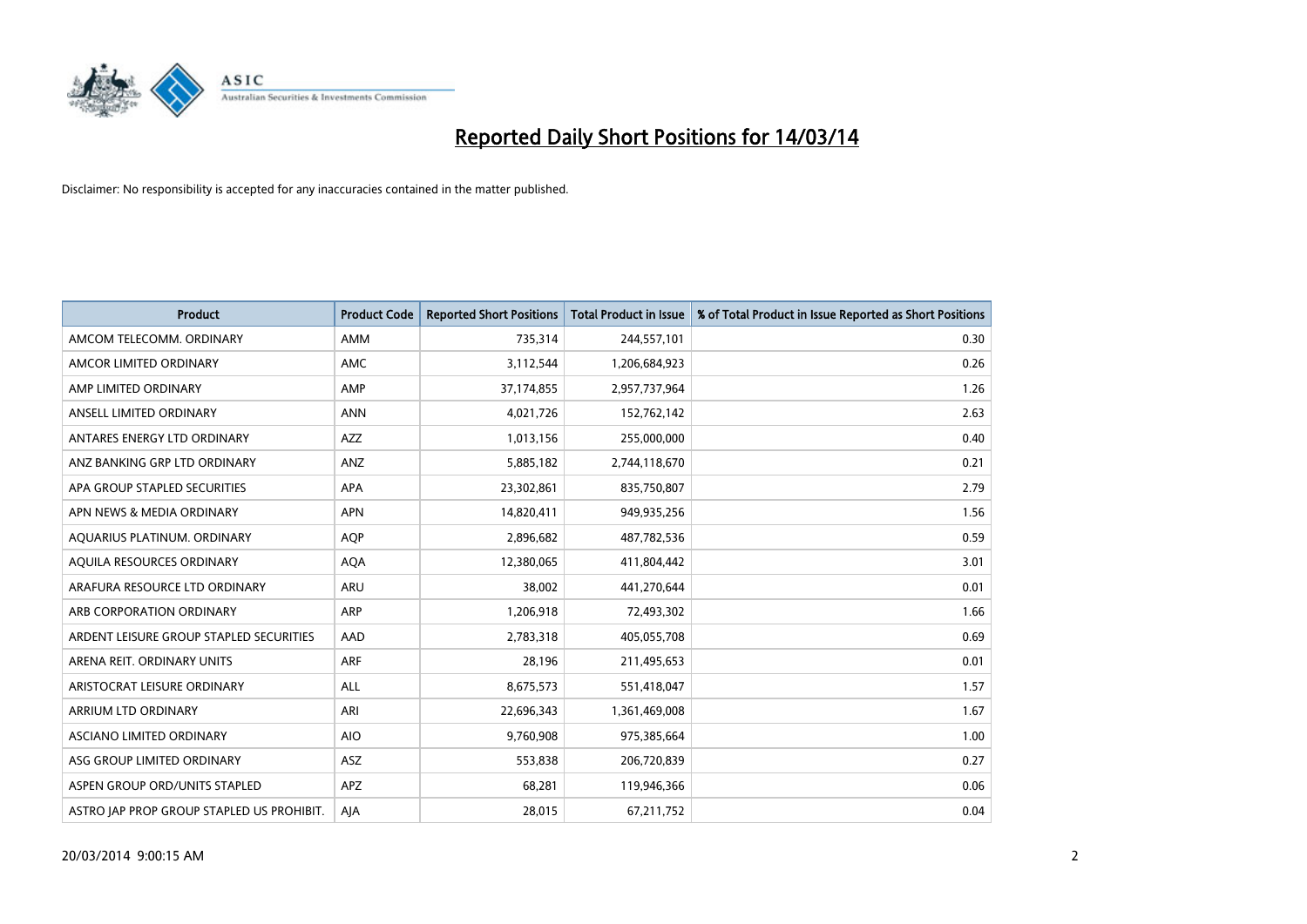

| <b>Product</b>                       | <b>Product Code</b> | <b>Reported Short Positions</b> | <b>Total Product in Issue</b> | % of Total Product in Issue Reported as Short Positions |
|--------------------------------------|---------------------|---------------------------------|-------------------------------|---------------------------------------------------------|
| ASX LIMITED ORDINARY                 | ASX                 | 3,882,755                       | 193,595,162                   | 2.01                                                    |
| ATLAS IRON LIMITED ORDINARY          | <b>AGO</b>          | 101,272,121                     | 915,496,158                   | 11.06                                                   |
| AURIZON HOLDINGS LTD ORDINARY        | AZJ                 | 6,098,414                       | 2,137,284,503                 | 0.29                                                    |
| AURORA OIL & GAS ORDINARY            | <b>AUT</b>          | 6,592,577                       | 448,785,778                   | 1.47                                                    |
| AUSDRILL LIMITED ORDINARY            | <b>ASL</b>          | 33,822,062                      | 312,277,224                   | 10.83                                                   |
| AUSENCO LIMITED ORDINARY             | AAX                 | 2,061,120                       | 168,449,799                   | 1.22                                                    |
| <b>AUSTAL LIMITED ORDINARY</b>       | ASB                 | 370,480                         | 346, 379, 377                 | 0.11                                                    |
| <b>AUSTBROKERS HOLDINGS ORDINARY</b> | <b>AUB</b>          | 90                              | 59,642,171                    | 0.00                                                    |
| AUSTIN ENGINEERING ORDINARY          | <b>ANG</b>          | 694,812                         | 84,274,004                    | 0.82                                                    |
| AUSTRALAND PROPERTY STAPLED SECURITY | <b>ALZ</b>          | 2,915,347                       | 578,984,528                   | 0.50                                                    |
| AUSTRALIAN AGRICULT, ORDINARY        | <b>AAC</b>          | 4,031,970                       | 532,294,404                   | 0.76                                                    |
| AUSTRALIAN INFR LTD ORDINARY         | <b>AIX</b>          | 20,098                          | 620,733,944                   | 0.00                                                    |
| <b>AUSTRALIAN PHARM, ORDINARY</b>    | API                 | 10,940,895                      | 488,115,883                   | 2.24                                                    |
| AUTOMOTIVE HOLDINGS ORDINARY         | AHE                 | 805.676                         | 260,579,682                   | 0.31                                                    |
| AVEO GROUP STAPLED SECURITIES        | <b>AOG</b>          | 9,625,545                       | 500,111,460                   | 1.92                                                    |
| AWE LIMITED ORDINARY                 | <b>AWE</b>          | 194,999                         | 522,696,385                   | 0.04                                                    |
| AZONTO PET LTD ORDINARY              | <b>APY</b>          |                                 | 1,158,625,100                 | 0.00                                                    |
| <b>BANDANNA ENERGY ORDINARY</b>      | <b>BND</b>          | 24,218,663                      | 528,481,199                   | 4.58                                                    |
| BANK OF QUEENSLAND. ORDINARY         | <b>BOQ</b>          | 4,386,374                       | 322,566,581                   | 1.36                                                    |
| <b>BANNERMAN RESOURCES ORDINARY</b>  | <b>BMN</b>          | 300.000                         | 322,885,298                   | 0.09                                                    |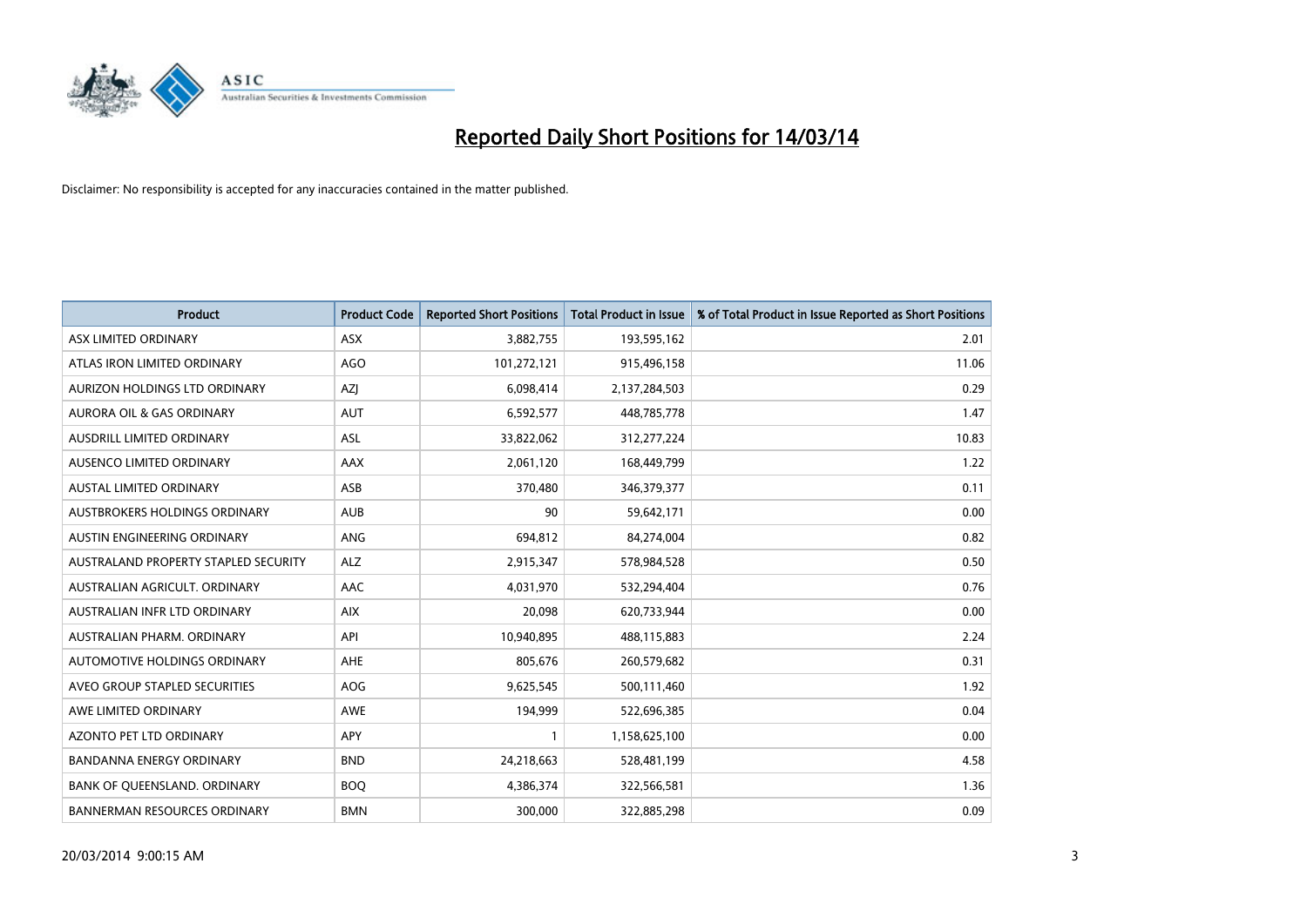

| <b>Product</b>                                | <b>Product Code</b> | <b>Reported Short Positions</b> | <b>Total Product in Issue</b> | % of Total Product in Issue Reported as Short Positions |
|-----------------------------------------------|---------------------|---------------------------------|-------------------------------|---------------------------------------------------------|
| <b>BASE RES LIMITED ORDINARY</b>              | <b>BSE</b>          | 6,677,865                       | 561,840,029                   | 1.19                                                    |
| BATHURST RES LTD. ORDINARY                    | <b>BRL</b>          | 15,712,757                      | 821,457,725                   | 1.91                                                    |
| <b>BC IRON LIMITED ORDINARY</b>               | <b>BCI</b>          | 409,390                         | 124,028,630                   | 0.33                                                    |
| BEACH ENERGY LIMITED ORDINARY                 | <b>BPT</b>          | 30,292,983                      | 1,283,241,004                 | 2.36                                                    |
| BEADELL RESOURCE LTD ORDINARY                 | <b>BDR</b>          | 40,479,653                      | 790,777,280                   | 5.12                                                    |
| BENDIGO AND ADELAIDE ORDINARY                 | <b>BEN</b>          | 10,654,681                      | 410,297,092                   | 2.60                                                    |
| <b>BENTHAM IMF LTD ORDINARY</b>               | <b>IMF</b>          | 3,791,892                       | 164,380,143                   | 2.31                                                    |
| BERKELEY RESOURCES ORDINARY                   | <b>BKY</b>          | 31,002                          | 180,361,323                   | 0.02                                                    |
| BETASHARES ASX RES ETF UNITS                  | <b>ORE</b>          | 517,432                         | 3,022,150                     | 17.12                                                   |
| <b>BHP BILLITON LIMITED ORDINARY</b>          | <b>BHP</b>          | 7,761,653                       | 3,211,691,105                 | 0.24                                                    |
| <b>BILLABONG ORDINARY</b>                     | <b>BBG</b>          | 18,037,434                      | 878,020,691                   | 2.05                                                    |
| <b>BIONOMICS LIMITED ORDINARY</b>             | <b>BNO</b>          | 4,158                           | 417,311,567                   | 0.00                                                    |
| <b>BLACKMORES LIMITED ORDINARY</b>            | <b>BKL</b>          | 5,629                           | 17,046,032                    | 0.03                                                    |
| <b>BLACKTHORN RESOURCES ORD US PROHIBITED</b> | <b>BTR</b>          | 307,234                         | 164,285,950                   | 0.19                                                    |
| <b>BLUESCOPE STEEL LTD ORDINARY</b>           | <b>BSL</b>          | 6,354,009                       | 558,733,728                   | 1.14                                                    |
| <b>BOART LONGYEAR ORDINARY</b>                | <b>BLY</b>          | 45,970,813                      | 461,163,412                   | 9.97                                                    |
| <b>BOOM LOGISTICS ORDINARY</b>                | <b>BOL</b>          | 78,625                          | 474,868,764                   | 0.02                                                    |
| BORAL LIMITED. ORDINARY                       | <b>BLD</b>          | 36,039,036                      | 778,739,826                   | 4.63                                                    |
| <b>BRADKEN LIMITED ORDINARY</b>               | <b>BKN</b>          | 18,079,169                      | 169,240,662                   | 10.68                                                   |
| <b>BRAMBLES LIMITED ORDINARY</b>              | <b>BXB</b>          | 1,438,779                       | 1,562,112,190                 | 0.09                                                    |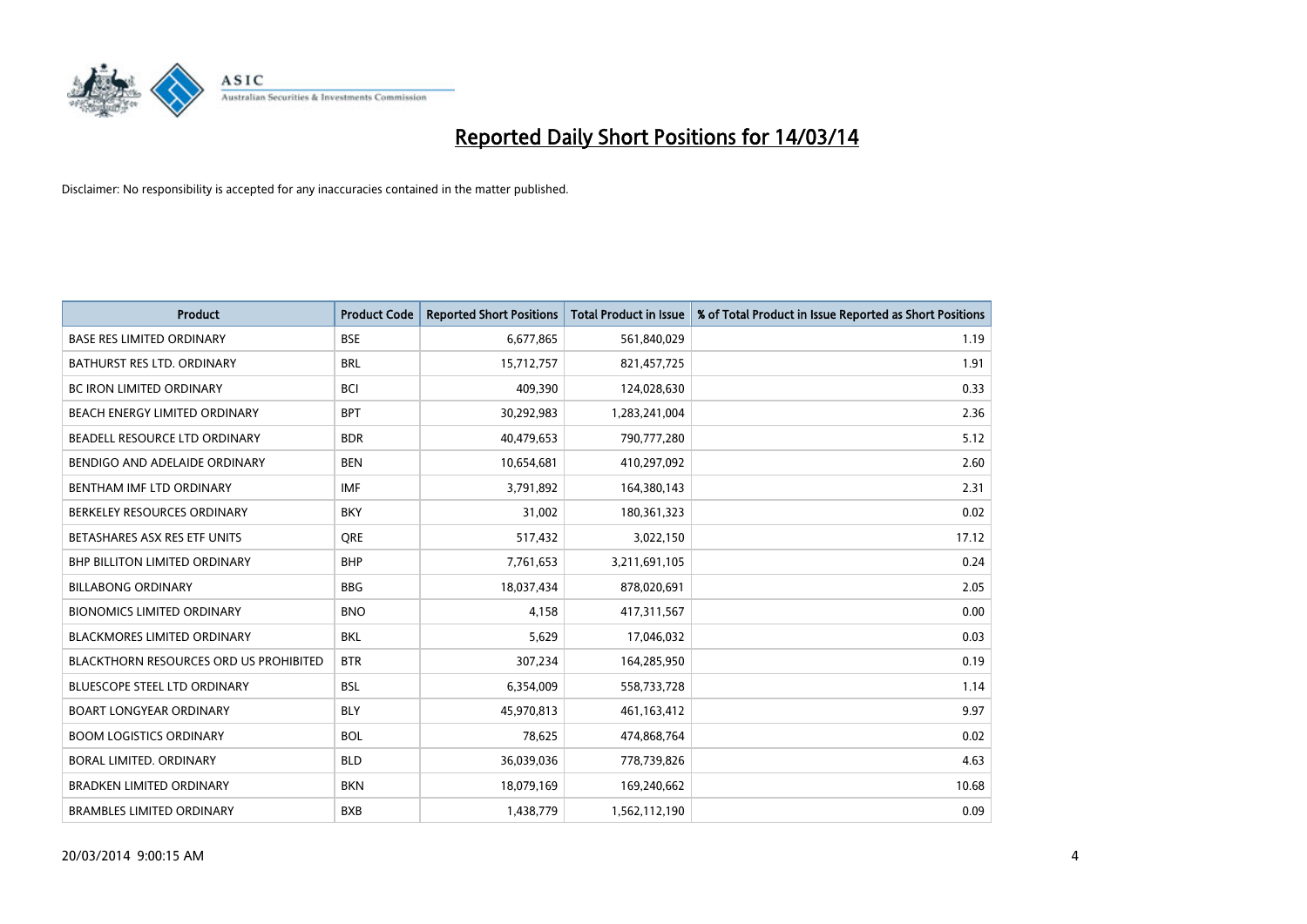

| <b>Product</b>                           | <b>Product Code</b> | <b>Reported Short Positions</b> | <b>Total Product in Issue</b> | % of Total Product in Issue Reported as Short Positions |
|------------------------------------------|---------------------|---------------------------------|-------------------------------|---------------------------------------------------------|
| <b>BREVILLE GROUP LTD ORDINARY</b>       | <b>BRG</b>          | 2,328,807                       | 130,095,322                   | 1.79                                                    |
| <b>BRICKWORKS LIMITED ORDINARY</b>       | <b>BKW</b>          | 91,877                          | 148,038,996                   | 0.06                                                    |
| BROCKMAN MINING LTD ORDINARY             | <b>BCK</b>          | 36                              | 8,381,982,131                 | 0.00                                                    |
| BT INVESTMENT MNGMNT ORDINARY            | <b>BTT</b>          | 105,408                         | 282,727,073                   | 0.04                                                    |
| <b>BURU ENERGY ORDINARY</b>              | <b>BRU</b>          | 13,347,034                      | 298,505,530                   | 4.47                                                    |
| <b>BWP TRUST ORDINARY UNITS</b>          | <b>BWP</b>          | 6,144,128                       | 634,395,195                   | 0.97                                                    |
| CABCHARGE AUSTRALIA ORDINARY             | CAB                 | 9,268,190                       | 120,430,683                   | 7.70                                                    |
| <b>CALTEX AUSTRALIA ORDINARY</b>         | <b>CTX</b>          | 1,958,576                       | 270,000,000                   | 0.73                                                    |
| CARDNO LIMITED ORDINARY                  | CDD                 | 6,484,884                       | 146,779,250                   | 4.42                                                    |
| <b>CARINDALE PROPERTY UNIT</b>           | <b>CDP</b>          | 548                             | 70,000,000                    | 0.00                                                    |
| CARNARVON PETROLEUM ORDINARY             | <b>CVN</b>          | 12,220                          | 986,565,952                   | 0.00                                                    |
| CARSALES.COM LTD ORDINARY                | <b>CRZ</b>          | 7,330,055                       | 237,773,965                   | 3.08                                                    |
| <b>CASH CONVERTERS ORDINARY</b>          | CCV                 | 10,144,213                      | 426,302,767                   | 2.38                                                    |
| CEDAR WOODS PROP. ORDINARY               | <b>CWP</b>          | 62,709                          | 73,732,683                    | 0.09                                                    |
| CENTRAL PETROLEUM ORDINARY               | <b>CTP</b>          | 1,055,670                       | 309,219,473                   | 0.34                                                    |
| CERAMIC FUEL CELLS ORDINARY              | <b>CFU</b>          | 4,058                           | 1,751,724,324                 | 0.00                                                    |
| CFS RETAIL TRUST GRP DEFERRED SETTLEMENT | <b>CFXDA</b>        | 62,782,331                      | 3,018,050,810                 | 2.08                                                    |
| CHALLENGER DIV.PRO. STAPLED UNITS        | <b>CDI</b>          | 147,302                         | 214,101,013                   | 0.07                                                    |
| <b>CHALLENGER LIMITED ORDINARY</b>       | <b>CGF</b>          | 1,330,404                       | 530,862,585                   | 0.25                                                    |
| CHARTER HALL GROUP STAPLED US PROHIBIT.  | <b>CHC</b>          | 727,716                         | 347,925,558                   | 0.21                                                    |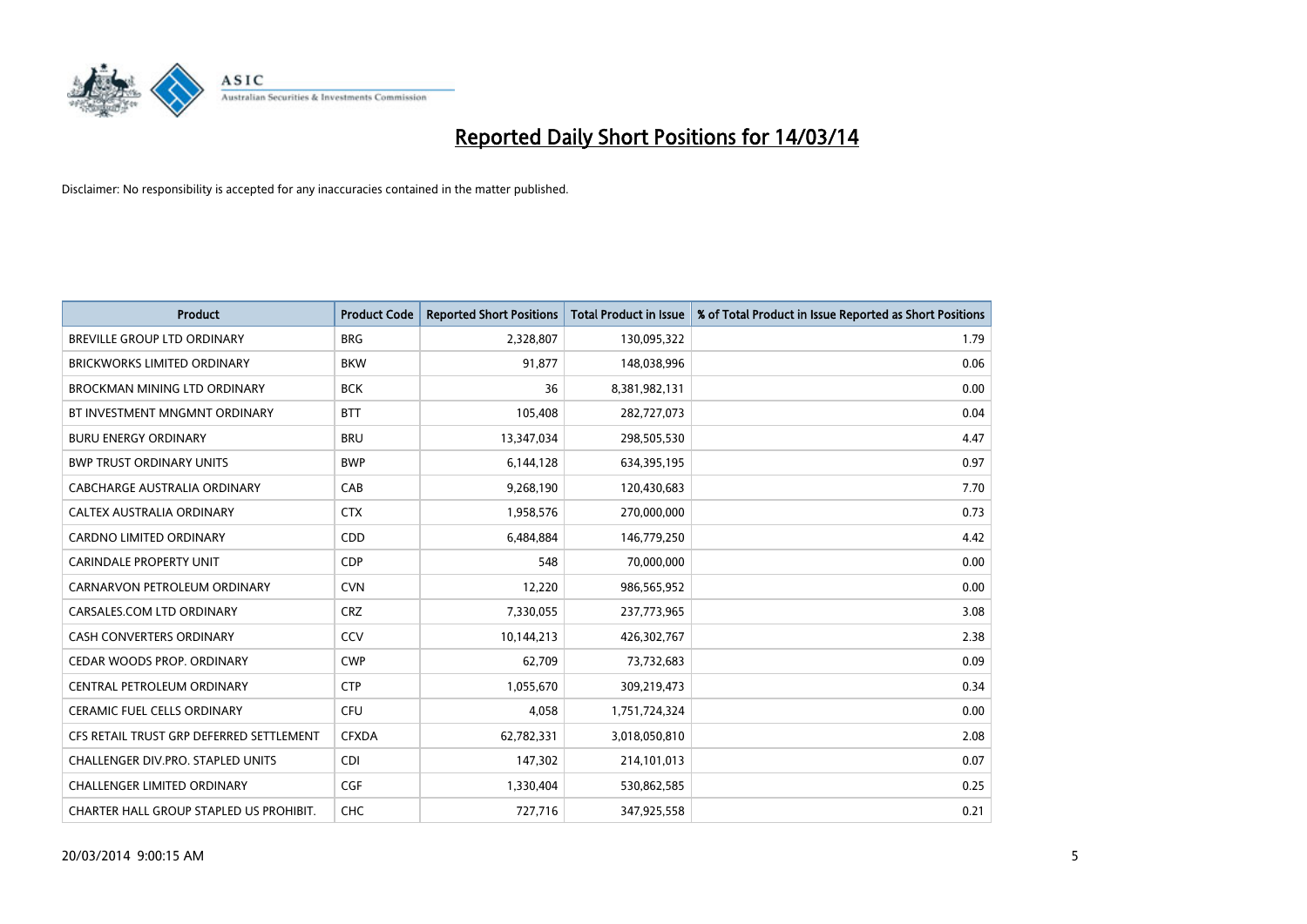

| <b>Product</b>                       | <b>Product Code</b> | <b>Reported Short Positions</b> | <b>Total Product in Issue</b> | % of Total Product in Issue Reported as Short Positions |
|--------------------------------------|---------------------|---------------------------------|-------------------------------|---------------------------------------------------------|
| <b>CHARTER HALL RETAIL UNITS</b>     | <b>COR</b>          | 10,071,405                      | 369,040,750                   | 2.73                                                    |
| <b>CHORUS LIMITED ORDINARY</b>       | <b>CNU</b>          | 230,178                         | 396,369,767                   | 0.06                                                    |
| CITIGOLD CORP LTD ORDINARY           | <b>CTO</b>          | 153,427                         | 1,495,764,906                 | 0.01                                                    |
| CLINUVEL PHARMACEUT. ORDINARY        | <b>CUV</b>          | 600                             | 38,217,038                    | 0.00                                                    |
| COAL OF AFRICA LTD ORDINARY          | <b>CZA</b>          | 426                             | 1,048,368,613                 | 0.00                                                    |
| <b>COALSPUR MINES LTD ORDINARY</b>   | <b>CPL</b>          | 7,349,787                       | 641,394,435                   | 1.15                                                    |
| COBAR CONSOLIDATED ORDINARY          | CCU                 | 100,000                         | 329,715,353                   | 0.03                                                    |
| COCA-COLA AMATIL ORDINARY            | <b>CCL</b>          | 16,813,230                      | 763,590,249                   | 2.20                                                    |
| <b>COCHLEAR LIMITED ORDINARY</b>     | <b>COH</b>          | 9,624,987                       | 57,062,020                    | 16.87                                                   |
| <b>COCKATOO COAL ORDINARY</b>        | <b>COK</b>          | 167,987                         | 4,529,134,266                 | 0.00                                                    |
| <b>CODAN LIMITED ORDINARY</b>        | <b>CDA</b>          | 576,732                         | 176,969,924                   | 0.33                                                    |
| <b>COFFEY INTERNATIONAL ORDINARY</b> | <b>COF</b>          | 18,923                          | 255,833,165                   | 0.01                                                    |
| <b>COKAL LTD ORDINARY</b>            | <b>CKA</b>          | 44,496,515                      | 471,103,926                   | 9.45                                                    |
| <b>COLLECTION HOUSE ORDINARY</b>     | <b>CLH</b>          | 2,254,190                       | 128,969,148                   | 1.75                                                    |
| <b>COLLINS FOODS LTD ORDINARY</b>    | <b>CKF</b>          | 7,527                           | 93,000,003                    | 0.01                                                    |
| COMMONWEALTH BANK, ORDINARY          | <b>CBA</b>          | 10,761,806                      | 1,611,928,836                 | 0.67                                                    |
| COMMONWEALTH PROP ORDINARY UNITS     | <b>CPA</b>          | 295,441                         | 2,347,003,413                 | 0.01                                                    |
| <b>COMPASS RESOURCES ORDINARY</b>    | <b>CMR</b>          | 7,472                           | 1,403,744,100                 | 0.00                                                    |
| <b>COMPUTERSHARE LTD ORDINARY</b>    | <b>CPU</b>          | 10,806,821                      | 556,203,079                   | 1.94                                                    |
| COOPER ENERGY LTD ORDINARY           | <b>COE</b>          | 200,133                         | 329,235,509                   | 0.06                                                    |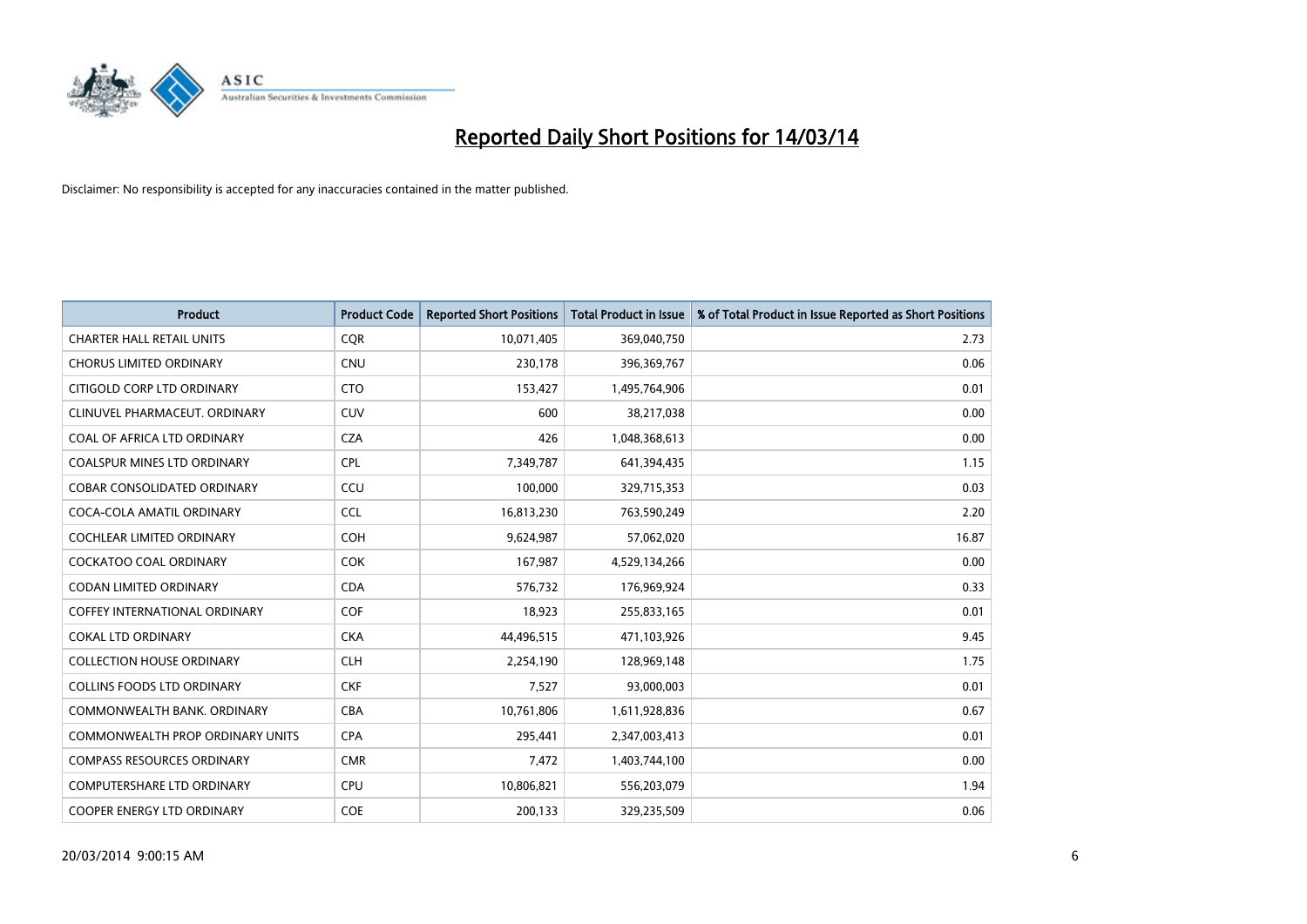

| <b>Product</b>                          | <b>Product Code</b> | <b>Reported Short Positions</b> | <b>Total Product in Issue</b> | % of Total Product in Issue Reported as Short Positions |
|-----------------------------------------|---------------------|---------------------------------|-------------------------------|---------------------------------------------------------|
| <b>CORP TRAVEL LIMITED ORDINARY</b>     | <b>CTD</b>          | 52,237                          | 89,890,762                    | 0.06                                                    |
| COVER-MORE GRP LTD ORDINARY             | <b>CVO</b>          | 2,304,356                       | 317,750,000                   | 0.73                                                    |
| <b>CREDIT CORP GROUP ORDINARY</b>       | <b>CCP</b>          | 168,024                         | 46,131,882                    | 0.36                                                    |
| <b>CROMWELL PROP STAPLED SECURITIES</b> | <b>CMW</b>          | 14,989,082                      | 1,724,697,156                 | 0.87                                                    |
| <b>CROWE HORWATH AUS ORDINARY</b>       | <b>CRH</b>          | 1,323,194                       | 273,005,429                   | 0.48                                                    |
| <b>CROWN RESORTS LTD ORDINARY</b>       | <b>CWN</b>          | 4,124,589                       | 728,394,185                   | 0.57                                                    |
| <b>CSG LIMITED ORDINARY</b>             | CSV                 | 8.210                           | 278,973,075                   | 0.00                                                    |
| <b>CSL LIMITED ORDINARY</b>             | <b>CSL</b>          | 826,462                         | 484,042,174                   | 0.17                                                    |
| <b>CSR LIMITED ORDINARY</b>             | <b>CSR</b>          | 14,864,601                      | 506,000,315                   | 2.94                                                    |
| <b>CUDECO LIMITED ORDINARY</b>          | CDU                 | 8,418,619                       | 234,033,408                   | 3.60                                                    |
| DART ENERGY LTD ORDINARY                | <b>DTE</b>          | 4,652,151                       | 1,108,752,733                 | 0.42                                                    |
| DATA#3 LIMITED ORDINARY                 | <b>DTL</b>          | 239,595                         | 153,974,950                   | 0.16                                                    |
| DAVID JONES LIMITED ORDINARY            | <b>DJS</b>          | 33,976,667                      | 537,137,845                   | 6.33                                                    |
| <b>DECMIL GROUP LIMITED ORDINARY</b>    | <b>DCG</b>          | 3,379,680                       | 168,657,794                   | 2.00                                                    |
| DEEP YELLOW LIMITED ORDINARY            | <b>DYL</b>          | 10,002                          | 1,617,041,367                 | 0.00                                                    |
| DEVINE LIMITED ORDINARY                 | <b>DVN</b>          | 10,000                          | 158,730,556                   | 0.01                                                    |
| DEXUS PROPERTY GROUP STAPLED UNITS      | <b>DXS</b>          | 9,564,597                       | 5,353,962,414                 | 0.18                                                    |
| DICK SMITH HLDGS ORDINARY               | <b>DSH</b>          | 11,668,452                      | 236,511,364                   | 4.93                                                    |
| DISCOVERY METALS LTD ORDINARY           | <b>DML</b>          | 4,325,327                       | 560,034,418                   | 0.77                                                    |
| DOMINO PIZZA ENTERPR ORDINARY           | <b>DMP</b>          | 1,756,512                       | 85,915,713                    | 2.04                                                    |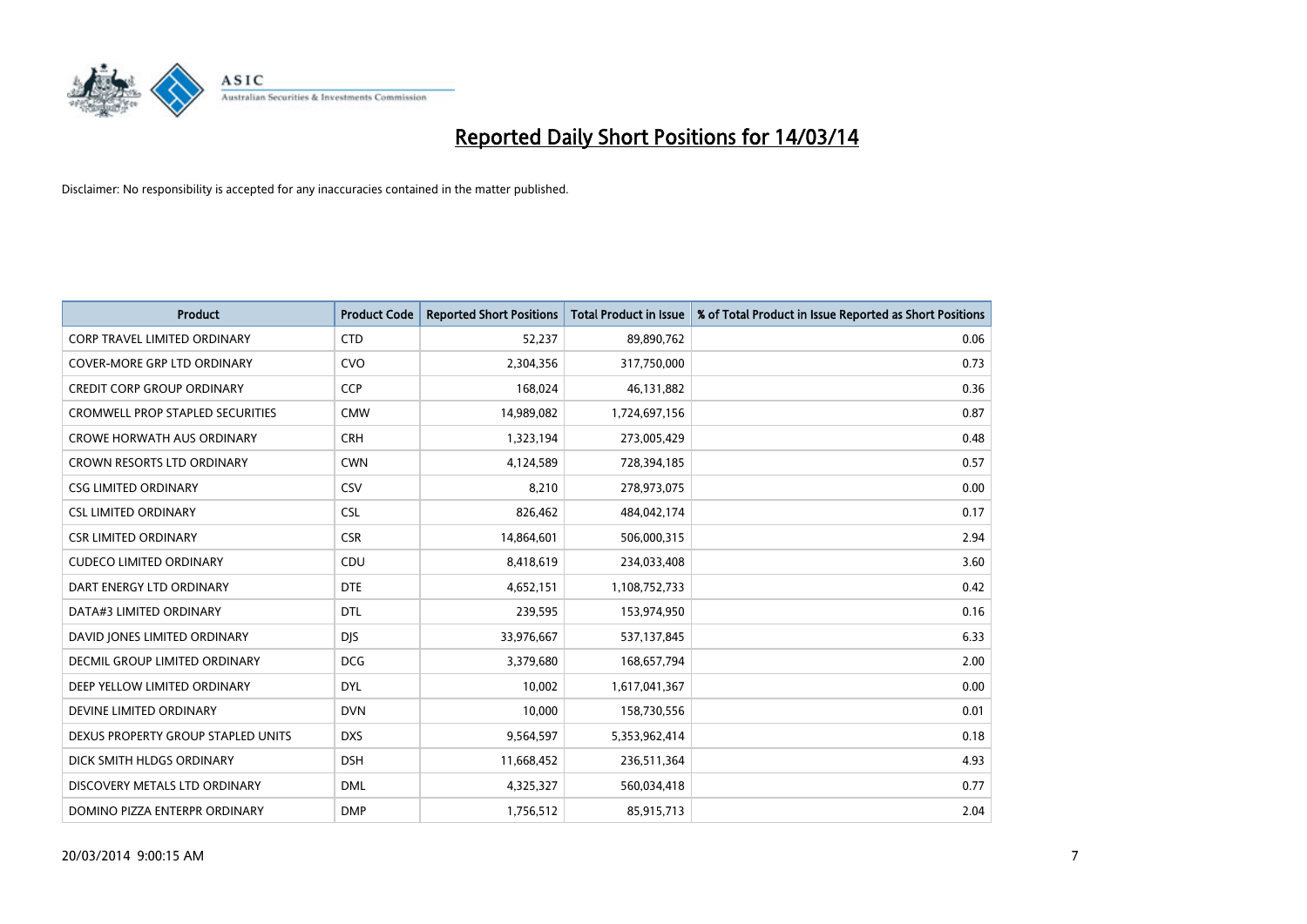

| <b>Product</b>                       | <b>Product Code</b> | <b>Reported Short Positions</b> | Total Product in Issue | % of Total Product in Issue Reported as Short Positions |
|--------------------------------------|---------------------|---------------------------------|------------------------|---------------------------------------------------------|
| DONACO INTERNATIONAL ORDINARY        | <b>DNA</b>          | 619,216                         | 402,686,786            | 0.15                                                    |
| DORAY MINERALS LTD ORDINARY          | <b>DRM</b>          | 2,645                           | 163,326,768            | 0.00                                                    |
| DOWNER EDI LIMITED ORDINARY          | <b>DOW</b>          | 15,113,618                      | 434,734,970            | 3.48                                                    |
| DRAGON MINING LTD ORDINARY           | <b>DRA</b>          | 50,000                          | 88,840,613             | 0.06                                                    |
| DRILLSEARCH ENERGY ORDINARY          | <b>DLS</b>          | 14,296,163                      | 432,965,895            | 3.30                                                    |
| DUET GROUP STAPLED US PROHIBIT.      | <b>DUE</b>          | 18,932,133                      | 1,296,528,384          | 1.46                                                    |
| DULUXGROUP LIMITED ORDINARY          | <b>DLX</b>          | 1,907,672                       | 381,093,950            | 0.50                                                    |
| <b>DWS LTD ORDINARY</b>              | <b>DWS</b>          | 7,001                           | 132,362,763            | 0.01                                                    |
| ECHO ENTERTAINMENT ORDINARY          | <b>EGP</b>          | 26,170,065                      | 825,672,730            | 3.17                                                    |
| <b>ELDERS LIMITED ORDINARY</b>       | <b>ELD</b>          | 19,776,311                      | 455,013,329            | 4.35                                                    |
| ELEMENTAL MINERALS ORDINARY          | <b>ELM</b>          | 574.345                         | 303,263,391            | 0.19                                                    |
| <b>EMECO HOLDINGS ORDINARY</b>       | EHL                 | 14,483,448                      | 599,675,707            | 2.42                                                    |
| <b>ENDEAVOUR MIN CORP CDI 1:1</b>    | <b>EVR</b>          | 89,397                          | 68,203,015             | 0.13                                                    |
| <b>ENERGY RESOURCES ORDINARY 'A'</b> | <b>ERA</b>          | 11,249,252                      | 517,725,062            | 2.17                                                    |
| <b>ENERGY WORLD CORPOR, ORDINARY</b> | <b>EWC</b>          | 62,798,897                      | 1,734,166,672          | 3.62                                                    |
| <b>ENVESTRA LIMITED ORDINARY</b>     | <b>ENV</b>          | 129,115                         | 1,796,808,474          | 0.01                                                    |
| EQUATORIAL RES LTD ORDINARY          | EQX                 | 2,009                           | 122,185,353            | 0.00                                                    |
| ERM POWER LIMITED ORDINARY           | EPW                 | 512,126                         | 238,714,606            | 0.21                                                    |
| ESERVGLOBAL LIMITED ORDINARY         | ESV                 | 3,000,000                       | 253,545,997            | 1.18                                                    |
| ETHANE PIPELINE STAPLED SECURITIES   | <b>EPX</b>          | 9.488                           | 69,302,275             | 0.01                                                    |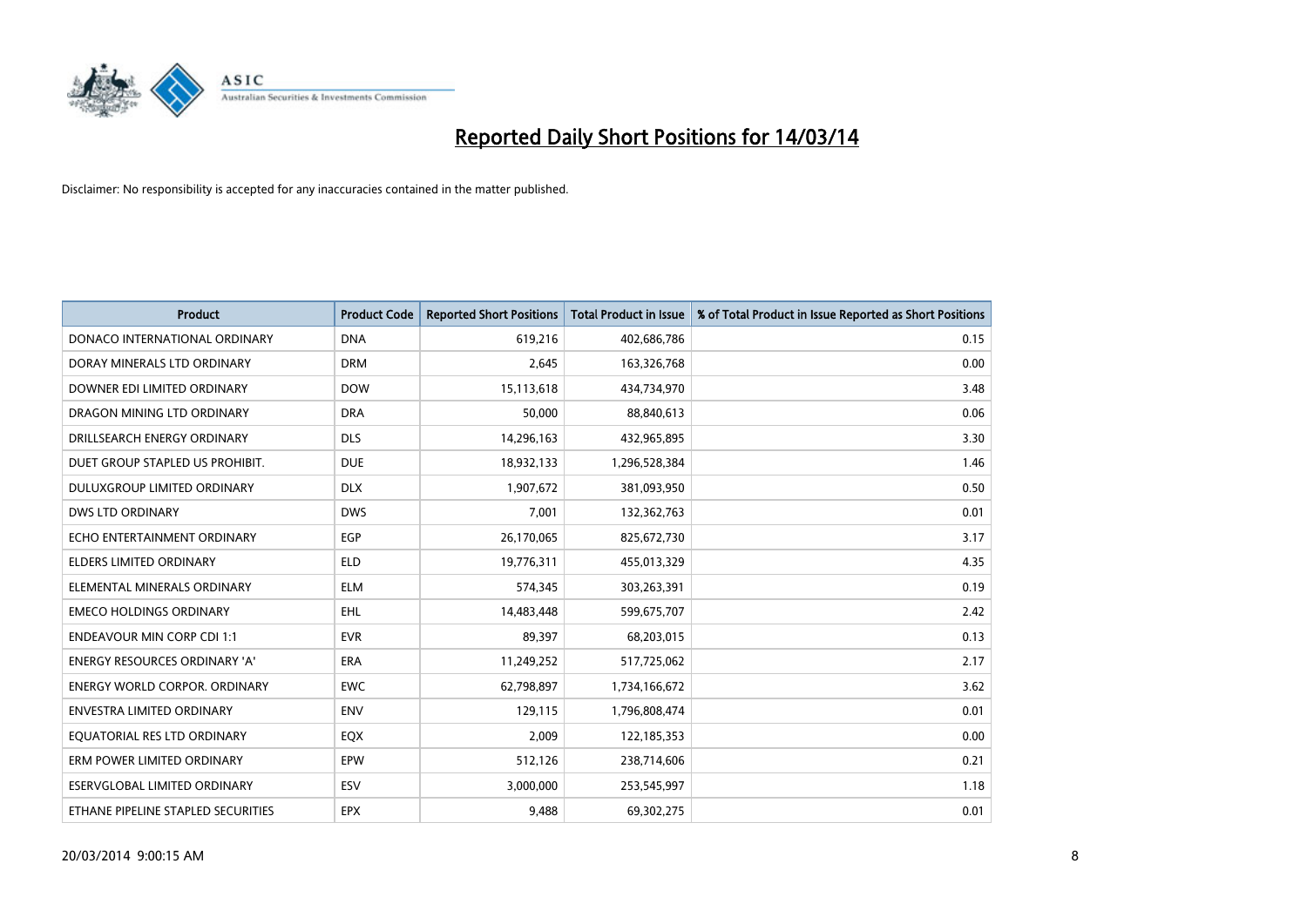

| <b>Product</b>                             | <b>Product Code</b> | <b>Reported Short Positions</b> | <b>Total Product in Issue</b> | % of Total Product in Issue Reported as Short Positions |
|--------------------------------------------|---------------------|---------------------------------|-------------------------------|---------------------------------------------------------|
| EVOLUTION MINING LTD ORDINARY              | <b>EVN</b>          | 29,339,546                      | 708,652,367                   | 4.14                                                    |
| FAIRFAX MEDIA LTD ORDINARY                 | <b>FXI</b>          | 135,631,710                     | 2,351,955,725                 | 5.77                                                    |
| <b>FANTASTIC HOLDINGS ORDINARY</b>         | <b>FAN</b>          | 19,107                          | 103,068,398                   | 0.02                                                    |
| FAR LTD ORDINARY                           | <b>FAR</b>          | 35,509,070                      | 2,499,846,742                 | 1.42                                                    |
| FEDERATION CNTRES ORD/UNIT STAPLED SEC     | <b>FDC</b>          | 4,228,324                       | 1,427,641,565                 | 0.30                                                    |
| FISHER & PAYKEL H. ORDINARY                | <b>FPH</b>          | 1,621,729                       | 551,027,735                   | 0.29                                                    |
| FLEETWOOD CORP ORDINARY                    | <b>FWD</b>          | 2,490,067                       | 60,522,619                    | 4.11                                                    |
| FLETCHER BUILDING ORDINARY                 | <b>FBU</b>          | 1,701,558                       | 687,854,788                   | 0.25                                                    |
| <b>FLEXIGROUP LIMITED ORDINARY</b>         | <b>FXL</b>          | 1,098,856                       | 304,096,060                   | 0.36                                                    |
| FLIGHT CENTRE TRAVEL ORDINARY              | <b>FLT</b>          | 5,994,672                       | 100,554,606                   | 5.96                                                    |
| FLINDERS MINES LTD ORDINARY                | <b>FMS</b>          | 4,986,469                       | 2,100,866,748                 | 0.24                                                    |
| <b>FOCUS MINERALS LTD ORDINARY</b>         | <b>FML</b>          | 13,954,272                      | 9,137,375,877                 | 0.15                                                    |
| FONTERRA SHARE FUND ORDINARY UNITS         | <b>FSF</b>          | 61,589                          | 106,700,484                   | 0.06                                                    |
| <b>FORGE GROUP LIMITED ORDINARY</b>        | FGE                 | 4,264,315                       | 86,169,014                    | 4.95                                                    |
| FORTESCUE METALS GRP ORDINARY              | <b>FMG</b>          | 159,574,602                     | 3,113,798,151                 | 5.12                                                    |
| <b>G.U.D. HOLDINGS ORDINARY</b>            | GUD                 | 3,972,228                       | 71,241,319                    | 5.58                                                    |
| <b>G8 EDUCATION LIMITED ORDINARY</b>       | <b>GEM</b>          | 3,066,770                       | 301,705,105                   | 1.02                                                    |
| <b>GALAXY RESOURCES ORDINARY</b>           | <b>GXY</b>          | 329,458                         | 1,027,073,389                 | 0.03                                                    |
| <b>GBST HOLDINGS ORDINARY</b>              | <b>GBT</b>          | 36,093                          | 66,561,725                    | 0.05                                                    |
| <b>GDI PROPERTY GRP STAPLED SECURITIES</b> | GDI                 | 620,000                         | 567,575,025                   | 0.11                                                    |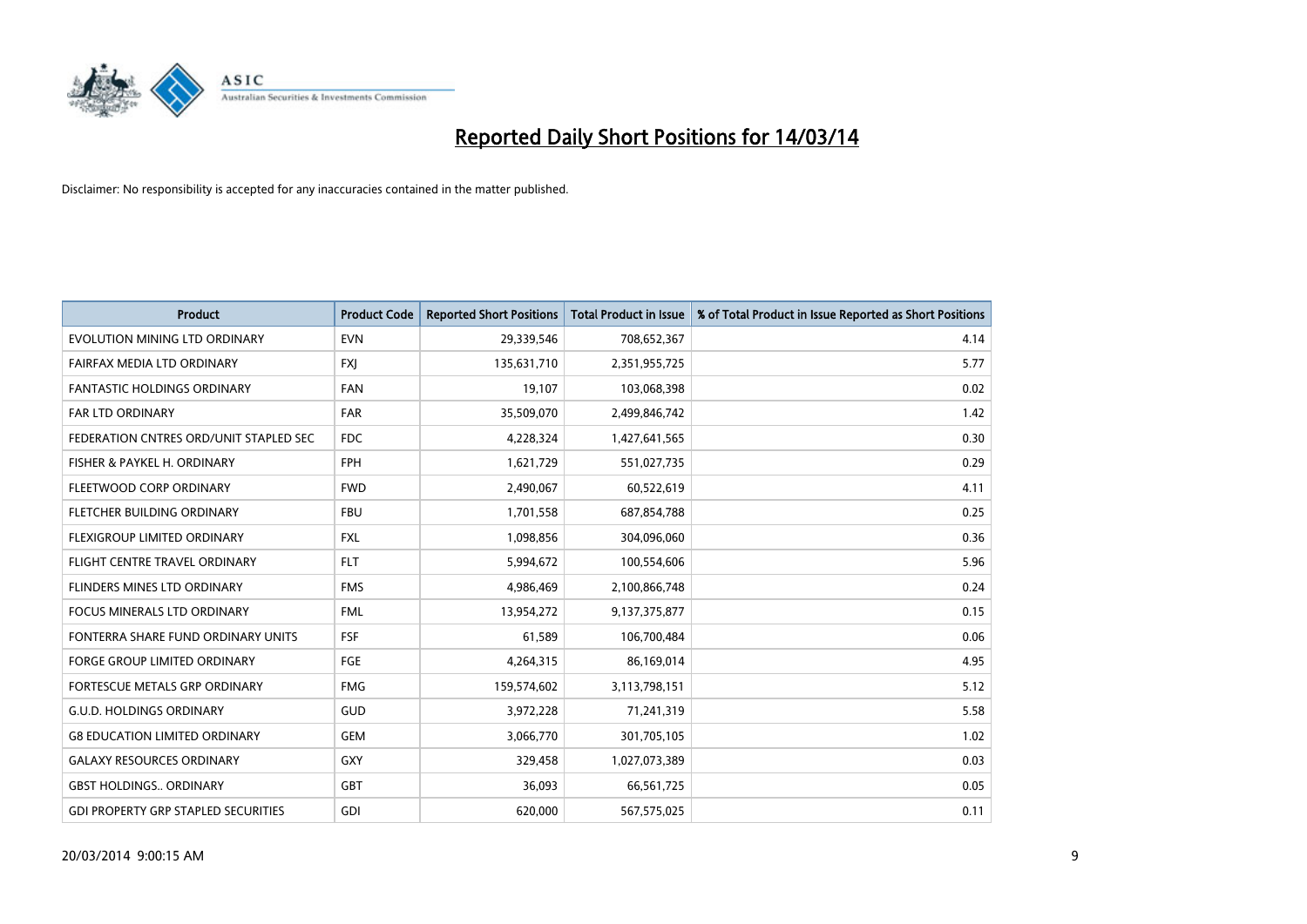

| <b>Product</b>                            | <b>Product Code</b> | <b>Reported Short Positions</b> | <b>Total Product in Issue</b> | % of Total Product in Issue Reported as Short Positions |
|-------------------------------------------|---------------------|---------------------------------|-------------------------------|---------------------------------------------------------|
| <b>GENETIC TECHNOLOGIES ORDINARY</b>      | <b>GTG</b>          | 1,279,500                       | 631,951,612                   | 0.20                                                    |
| <b>GEODYNAMICS LIMITED ORDINARY</b>       | GDY                 | 850                             | 406,452,608                   | 0.00                                                    |
| GI DYNAMICS, INC CDI US PROHIBITED        | GID                 | 920,140                         | 395,856,465                   | 0.23                                                    |
| <b>GINDALBIE METALS LTD ORDINARY</b>      | <b>GBG</b>          | 45,292,854                      | 1,493,660,842                 | 3.03                                                    |
| <b>GOODMAN FIELDER, ORDINARY</b>          | <b>GFF</b>          | 55,234,554                      | 1,955,559,207                 | 2.82                                                    |
| <b>GOODMAN GROUP STAPLED</b>              | <b>GMG</b>          | 3,016,117                       | 1,727,685,976                 | 0.17                                                    |
| <b>GPT GROUP STAPLED SEC.</b>             | <b>GPT</b>          | 4,677,053                       | 1,685,779,634                 | 0.28                                                    |
| <b>GRAINCORP LIMITED A CLASS ORDINARY</b> | <b>GNC</b>          | 1,940,141                       | 228,855,628                   | 0.85                                                    |
| <b>GRANGE RESOURCES, ORDINARY</b>         | <b>GRR</b>          | 4,612,028                       | 1,157,097,869                 | 0.40                                                    |
| <b>GREENCROSS LIMITED ORDINARY</b>        | GXL                 | 43                              | 90,257,087                    | 0.00                                                    |
| <b>GREENLAND MIN EN LTD ORDINARY</b>      | GGG                 | 2,788,210                       | 574,572,911                   | 0.49                                                    |
| <b>GRYPHON MINERALS LTD ORDINARY</b>      | GRY                 | 5,514,421                       | 400,889,282                   | 1.38                                                    |
| <b>GUILDFORD COAL LTD ORDINARY</b>        | <b>GUF</b>          | 216,030                         | 744,594,332                   | 0.03                                                    |
| <b>GUINNESS PEAT GROUP. CDI 1:1</b>       | <b>GPG</b>          | 81,925                          | 179,896,960                   | 0.05                                                    |
| <b>GWA GROUP LTD ORDINARY</b>             | <b>GWA</b>          | 9,672,413                       | 306,533,770                   | 3.16                                                    |
| HARVEY NORMAN ORDINARY                    | <b>HVN</b>          | 58,356,519                      | 1,062,316,784                 | 5.49                                                    |
| <b>HENDERSON GROUP CDI 1:1</b>            | <b>HGG</b>          | 1,560,749                       | 632,597,144                   | 0.25                                                    |
| HEA HOLDINGS LIMITED ORDINARY             | <b>HFA</b>          | 3,809                           | 118,738,157                   | 0.00                                                    |
| <b>HIGHLANDS PACIFIC ORDINARY</b>         | <b>HIG</b>          | 10,001                          | 854,261,346                   | 0.00                                                    |
| HILLGROVE RES LTD ORDINARY                | <b>HGO</b>          | 16,628,499                      | 1,180,889,221                 | 1.41                                                    |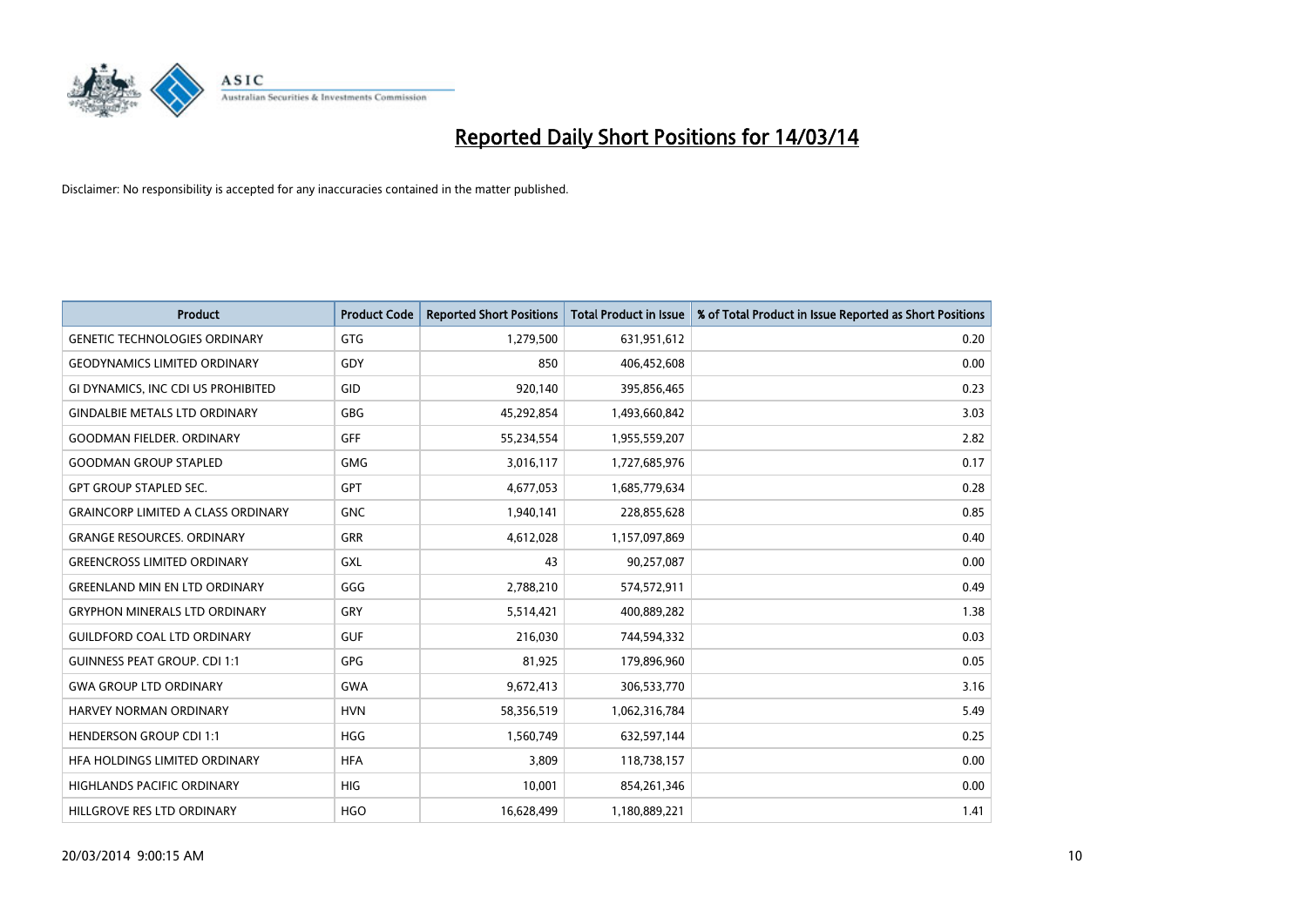

| <b>Product</b>                                | <b>Product Code</b> | <b>Reported Short Positions</b> | <b>Total Product in Issue</b> | % of Total Product in Issue Reported as Short Positions |
|-----------------------------------------------|---------------------|---------------------------------|-------------------------------|---------------------------------------------------------|
| <b>HILLS LTD ORDINARY</b>                     | <b>HIL</b>          | 639,927                         | 236,619,450                   | 0.27                                                    |
| HORIZON OIL LIMITED ORDINARY                  | <b>HZN</b>          | 96,397,123                      | 1,301,147,932                 | 7.41                                                    |
| HOT CHILI LTD ORDINARY                        | <b>HCH</b>          | 10,000                          | 347,732,196                   | 0.00                                                    |
| ICAR ASIA LTD ORDINARY                        | ICQ                 | 100,000                         | 121,346,281                   | 0.08                                                    |
| <b>ICON ENERGY LIMITED ORDINARY</b>           | <b>ICN</b>          | 2,926                           | 615,774,351                   | 0.00                                                    |
| <b>IINET LIMITED ORDINARY</b>                 | <b>IIN</b>          | 723,518                         | 161,238,847                   | 0.45                                                    |
| <b>ILUKA RESOURCES ORDINARY</b>               | ILU                 | 42,584,448                      | 418,700,517                   | 10.17                                                   |
| <b>IMDEX LIMITED ORDINARY</b>                 | <b>IMD</b>          | 4,638,380                       | 210,473,188                   | 2.20                                                    |
| <b>INCITEC PIVOT ORDINARY</b>                 | IPL                 | 26,279,208                      | 1,644,919,097                 | 1.60                                                    |
| <b>INDEPENDENCE GROUP ORDINARY</b>            | <b>IGO</b>          | 4,714,051                       | 233,323,905                   | 2.02                                                    |
| INDOCHINE MINING LTD ORDINARY                 | <b>IDC</b>          | 18,008                          | 965,200,471                   | 0.00                                                    |
| <b>INDOPHIL RESOURCES ORDINARY</b>            | <b>IRN</b>          | 1,132,271                       | 1,203,146,194                 | 0.09                                                    |
| <b>INDUSTRIA REIT STAPLED</b>                 | <b>IDR</b>          | 12,817                          | 125,000,001                   | 0.01                                                    |
| <b>INFIGEN ENERGY STAPLED SECURITIES</b>      | <b>IFN</b>          | 3,955,061                       | 764,993,434                   | 0.52                                                    |
| <b>INFRATIL LIMITED ORDINARY</b>              | IFZ                 | 81,000                          | 602,983,776                   | 0.01                                                    |
| <b>INGENIA GROUP STAPLED SECURITIES</b>       | <b>INA</b>          | 148,968                         | 676,240,232                   | 0.02                                                    |
| <b>INSURANCE AUSTRALIA ORDINARY</b>           | IAG                 | 2,900,833                       | 2,341,618,048                 | 0.12                                                    |
| <b>INTREPID MINES ORDINARY</b>                | <b>IAU</b>          | 17,803,136                      | 556,612,782                   | 3.20                                                    |
| <b>INVESTA OFFICE FUND STAPLED SECURITIES</b> | <b>IOF</b>          | 755,661                         | 614,047,458                   | 0.12                                                    |
| <b>INVOCARE LIMITED ORDINARY</b>              | IVC                 | 4,435,175                       | 110,030,298                   | 4.03                                                    |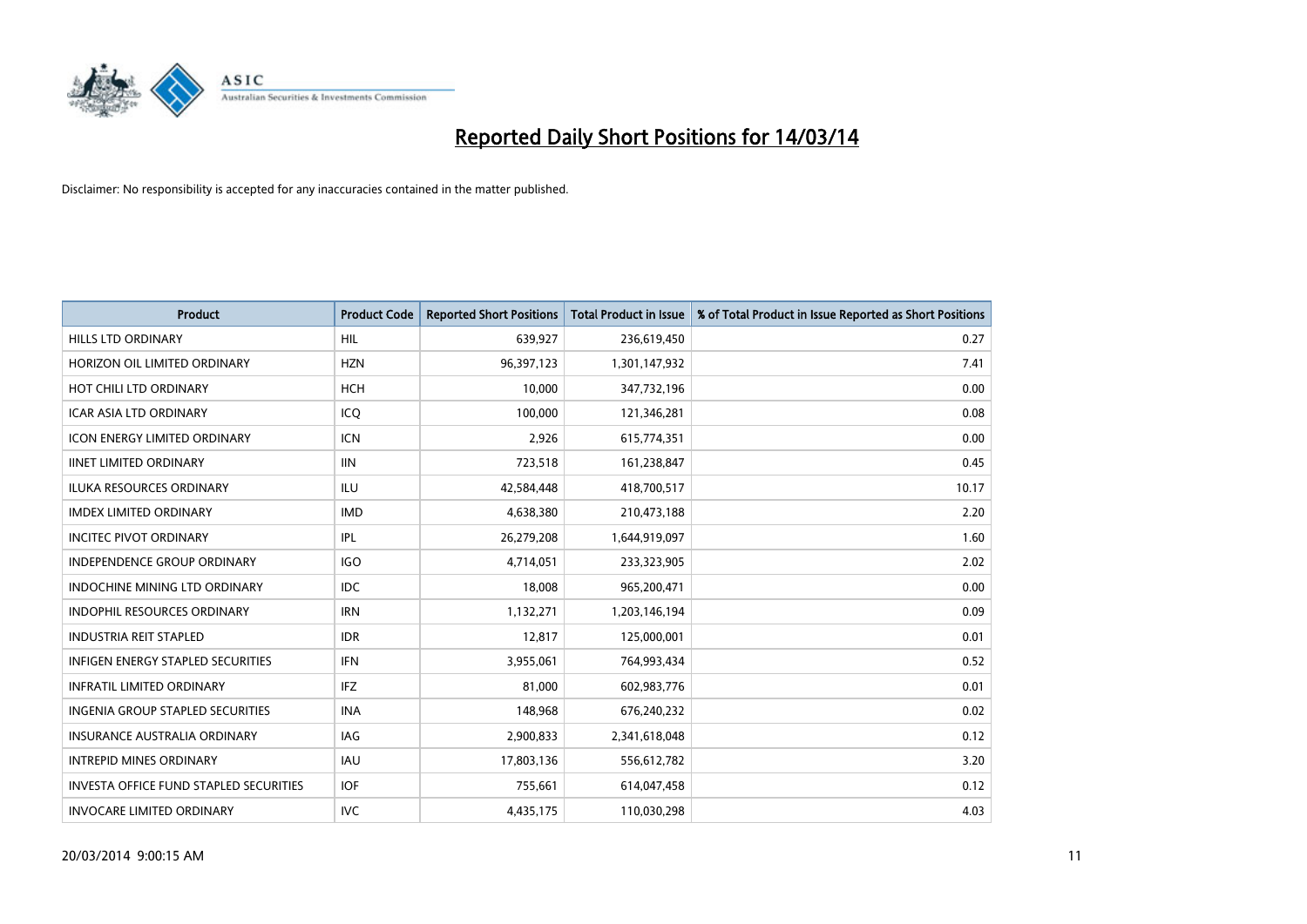

| <b>Product</b>                                  | <b>Product Code</b> | <b>Reported Short Positions</b> | <b>Total Product in Issue</b> | % of Total Product in Issue Reported as Short Positions |
|-------------------------------------------------|---------------------|---------------------------------|-------------------------------|---------------------------------------------------------|
| <b>IOOF HOLDINGS LTD ORDINARY</b>               | IFL.                | 1,997,817                       | 232,118,034                   | 0.86                                                    |
| <b>IRESS LIMITED ORDINARY</b>                   | <b>IRE</b>          | 762,041                         | 158,585,126                   | 0.48                                                    |
| <b>IRON ORE HOLDINGS ORDINARY</b>               | <b>IOH</b>          | 26,197                          | 161,174,005                   | 0.02                                                    |
| <b>ISELECT LTD ORDINARY</b>                     | <b>ISU</b>          | 258,223                         | 260,889,894                   | 0.10                                                    |
| <b>ISONEA LIMITED ORDINARY</b>                  | <b>ISN</b>          | 2,000                           | 264,245,848                   | 0.00                                                    |
| <b>JAMES HARDIE INDUST CHESS DEPOSITARY INT</b> | <b>IHX</b>          | 2,402,199                       | 445,369,082                   | 0.54                                                    |
| <b>IB HI-FI LIMITED ORDINARY</b>                | <b>IBH</b>          | 12,198,783                      | 100,385,400                   | 12.15                                                   |
| <b>KAGARA LTD ORDINARY</b>                      | KZL                 | 3,350,441                       | 798,953,117                   | 0.42                                                    |
| KAROON GAS AUSTRALIA ORDINARY                   | <b>KAR</b>          | 9,759,901                       | 255,841,581                   | 3.81                                                    |
| KATHMANDU HOLD LTD ORDINARY                     | <b>KMD</b>          | 279,678                         | 200,473,338                   | 0.14                                                    |
| <b>KBL MINING LIMITED ORDINARY</b>              | <b>KBL</b>          | 1,820                           | 393,535,629                   | 0.00                                                    |
| KINGSGATE CONSOLID. ORDINARY                    | <b>KCN</b>          | 18,295,603                      | 164,154,349                   | 11.15                                                   |
| KINGSROSE MINING LTD ORDINARY                   | <b>KRM</b>          | 992,606                         | 358,611,493                   | 0.28                                                    |
| KULA GOLD LIMITED ORDINARY                      | <b>KGD</b>          | 80,000                          | 126,253,023                   | 0.06                                                    |
| LEIGHTON HOLDINGS ORDINARY                      | LEI                 | 16,925,391                      | 337,235,188                   | 5.02                                                    |
| LEND LEASE GROUP UNIT/ORD STAPLED               | LLC                 | 5,963,132                       | 576,712,337                   | 1.03                                                    |
| LIQUEFIED NATURAL ORDINARY                      | <b>LNG</b>          | 240,000                         | 345,829,015                   | 0.07                                                    |
| LYCOPODIUM LIMITED ORDINARY                     | <b>LYL</b>          | 1,001                           | 38,955,103                    | 0.00                                                    |
| <b>LYNAS CORPORATION ORDINARY</b>               | <b>LYC</b>          | 148,736,029                     | 1,961,160,594                 | 7.58                                                    |
| M2 GRP LTD ORDINARY                             | <b>MTU</b>          | 13,176,302                      | 179,468,018                   | 7.34                                                    |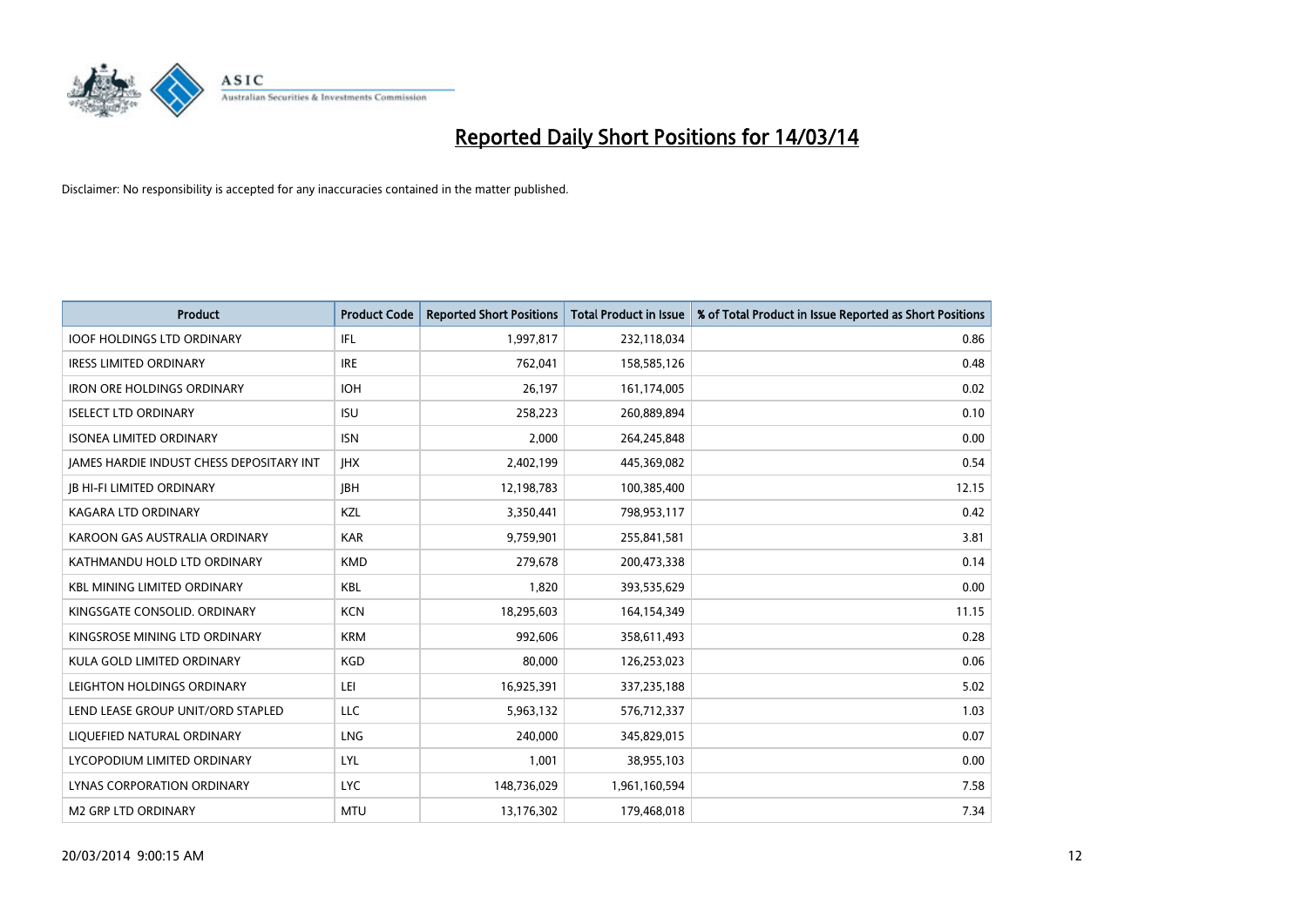

| <b>Product</b>                        | <b>Product Code</b> | <b>Reported Short Positions</b> | <b>Total Product in Issue</b> | % of Total Product in Issue Reported as Short Positions |
|---------------------------------------|---------------------|---------------------------------|-------------------------------|---------------------------------------------------------|
| <b>MACA LIMITED ORDINARY</b>          | <b>MLD</b>          | 7,306                           | 202,676,373                   | 0.00                                                    |
| <b>MACMAHON HOLDINGS ORDINARY</b>     | <b>MAH</b>          | 534,594                         | 1,261,699,966                 | 0.04                                                    |
| MACO ATLAS ROADS GRP ORDINARY STAPLED | <b>MOA</b>          | 7,877,658                       | 487,230,540                   | 1.62                                                    |
| MACQUARIE GROUP LTD ORDINARY          | MQG                 | 1,464,251                       | 321,074,750                   | 0.46                                                    |
| MAGELLAN FIN GRP LTD ORDINARY         | <b>MFG</b>          | 1,870,945                       | 156,056,633                   | 1.20                                                    |
| <b>MATRIX C &amp; E LTD ORDINARY</b>  | <b>MCE</b>          | 2,892,535                       | 94,555,428                    | 3.06                                                    |
| <b>MAVERICK DRILLING ORDINARY</b>     | <b>MAD</b>          | 7,496,603                       | 468,004,529                   | 1.60                                                    |
| MAXITRANS INDUSTRIES ORDINARY         | <b>MXI</b>          | 327,418                         | 185,075,653                   | 0.18                                                    |
| MCALEESE LTD ORDINARY                 | <b>MCS</b>          | 23,000                          | 296,577,121                   | 0.01                                                    |
| MCMILLAN SHAKESPEARE ORDINARY         | <b>MMS</b>          | 330,806                         | 74,523,965                    | 0.44                                                    |
| MCPHERSON'S LTD ORDINARY              | <b>MCP</b>          | 134,531                         | 93,994,381                    | 0.14                                                    |
| MEDUSA MINING LTD ORDINARY            | <b>MML</b>          | 7,085,111                       | 207,794,301                   | 3.41                                                    |
| MERMAID MARINE ORDINARY               | <b>MRM</b>          | 4,538,440                       | 334,111,938                   | 1.36                                                    |
| MESOBLAST LIMITED ORDINARY            | <b>MSB</b>          | 17,370,737                      | 321,210,394                   | 5.41                                                    |
| METALS X LIMITED ORDINARY             | <b>MLX</b>          | 518,719                         | 1,655,386,110                 | 0.03                                                    |
| METCASH LIMITED ORDINARY              | <b>MTS</b>          | 111,856,887                     | 888,338,048                   | 12.59                                                   |
| MIGHTY RIVER POWER ORDINARY           | <b>MYT</b>          | 3,690,094                       | 1,400,012,517                 | 0.26                                                    |
| MINCOR RESOURCES NL ORDINARY          | <b>MCR</b>          | 2,153,069                       | 188,208,274                   | 1.14                                                    |
| MINERAL DEPOSITS ORDINARY             | <b>MDL</b>          | 659,913                         | 103,538,786                   | 0.64                                                    |
| MINERAL RESOURCES. ORDINARY           | <b>MIN</b>          | 6,577,356                       | 186,312,198                   | 3.53                                                    |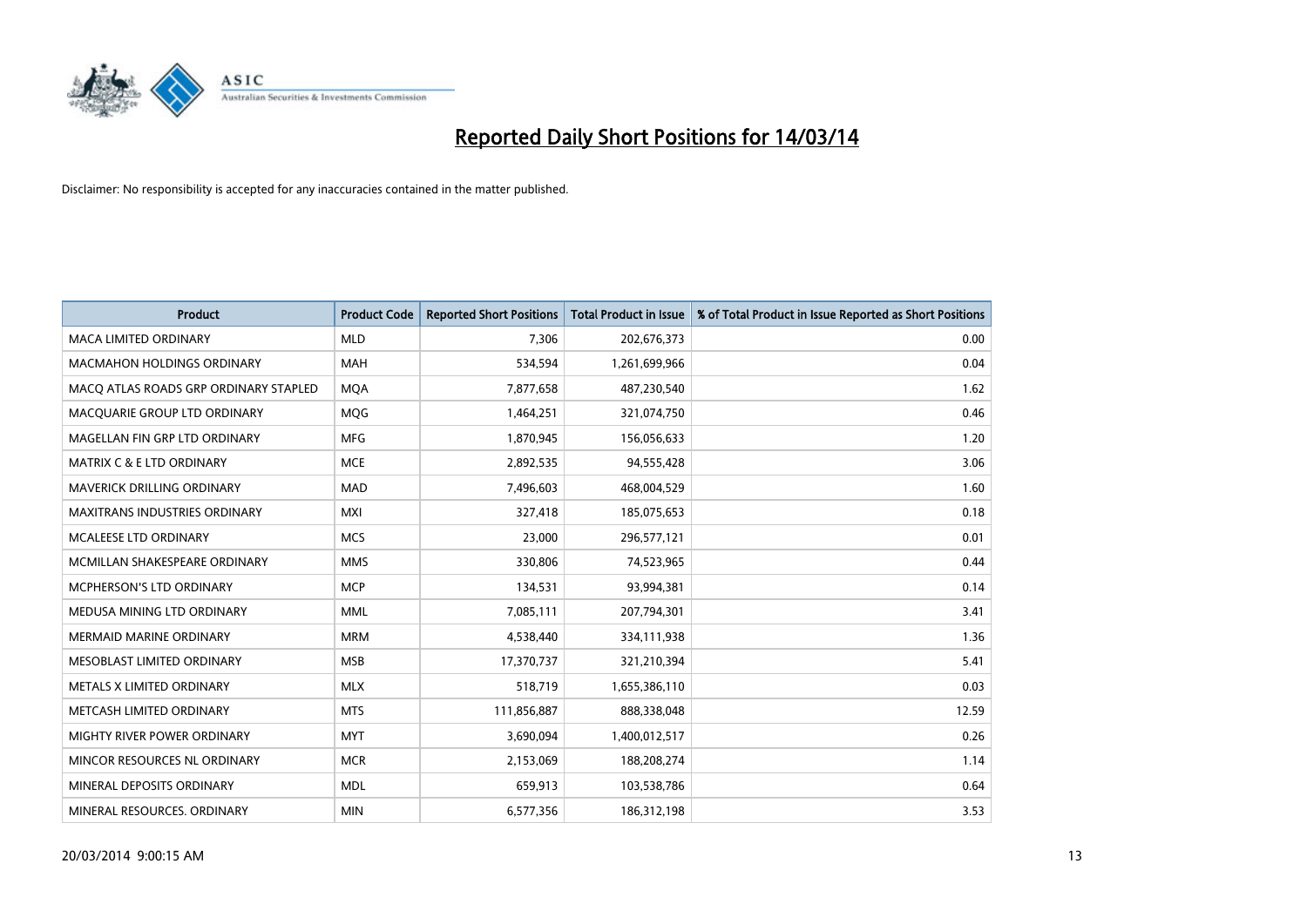

| <b>Product</b>                       | <b>Product Code</b> | <b>Reported Short Positions</b> | <b>Total Product in Issue</b> | % of Total Product in Issue Reported as Short Positions |
|--------------------------------------|---------------------|---------------------------------|-------------------------------|---------------------------------------------------------|
| MINT WIRELESS ORDINARY               | <b>MNW</b>          | 1,002,223                       | 403,872,395                   | 0.25                                                    |
| MIRABELA NICKEL LTD ORDINARY         | <b>MBN</b>          | 18,855,648                      | 876,801,147                   | 2.15                                                    |
| MIRVAC GROUP STAPLED SECURITIES      | <b>MGR</b>          | 5,644,766                       | 3,691,853,748                 | 0.15                                                    |
| MOLOPO ENERGY LTD ORDINARY           | <b>MPO</b>          | 268,667                         | 247,133,976                   | 0.11                                                    |
| <b>MONADELPHOUS GROUP ORDINARY</b>   | <b>MND</b>          | 13,402,842                      | 92,308,047                    | 14.52                                                   |
| MORTGAGE CHOICE LTD ORDINARY         | <b>MOC</b>          | 14,356                          | 123,780,387                   | 0.01                                                    |
| <b>MOUNT GIBSON IRON ORDINARY</b>    | <b>MGX</b>          | 5,992,351                       | 1,090,584,232                 | 0.55                                                    |
| MULTIPLEX SITES SITES                | <b>MXUPA</b>        | 1,670                           | 4,500,000                     | 0.04                                                    |
| <b>MURCHISON METALS LTD ORDINARY</b> | <b>MMX</b>          | 216,291                         | 450,497,346                   | 0.05                                                    |
| <b>MYER HOLDINGS LTD ORDINARY</b>    | <b>MYR</b>          | 81,975,487                      | 585,684,551                   | 14.00                                                   |
| MYSTATE LIMITED ORDINARY             | <b>MYS</b>          | 1,457                           | 87,234,451                    | 0.00                                                    |
| NANOSONICS LIMITED ORDINARY          | <b>NAN</b>          | 138,782                         | 263,798,826                   | 0.05                                                    |
| NATIONAL AUST. BANK ORDINARY         | <b>NAB</b>          | 5,718,473                       | 2,353,760,289                 | 0.24                                                    |
| NATIONAL STORAGE STAPLED             | <b>NSR</b>          | 53,867                          | 244,897,097                   | 0.02                                                    |
| NAVITAS LIMITED ORDINARY             | <b>NVT</b>          | 3,567,512                       | 375,416,910                   | 0.95                                                    |
| NEON ENERGY LIMITED ORDINARY         | <b>NEN</b>          | 2,402,769                       | 553,037,848                   | 0.43                                                    |
| NEW HOPE CORPORATION ORDINARY        | <b>NHC</b>          | 389,454                         | 830,933,112                   | 0.05                                                    |
| NEWCREST MINING ORDINARY             | <b>NCM</b>          | 11,649,174                      | 766,510,971                   | 1.52                                                    |
| NEWS CORP A NON-VOTING CDI           | <b>NWSLV</b>        | 511,751                         | 3,390,091                     | 15.10                                                   |
| NEWS CORP B VOTING CDI               | <b>NWS</b>          | 3,090,324                       | 19,315,405                    | 16.00                                                   |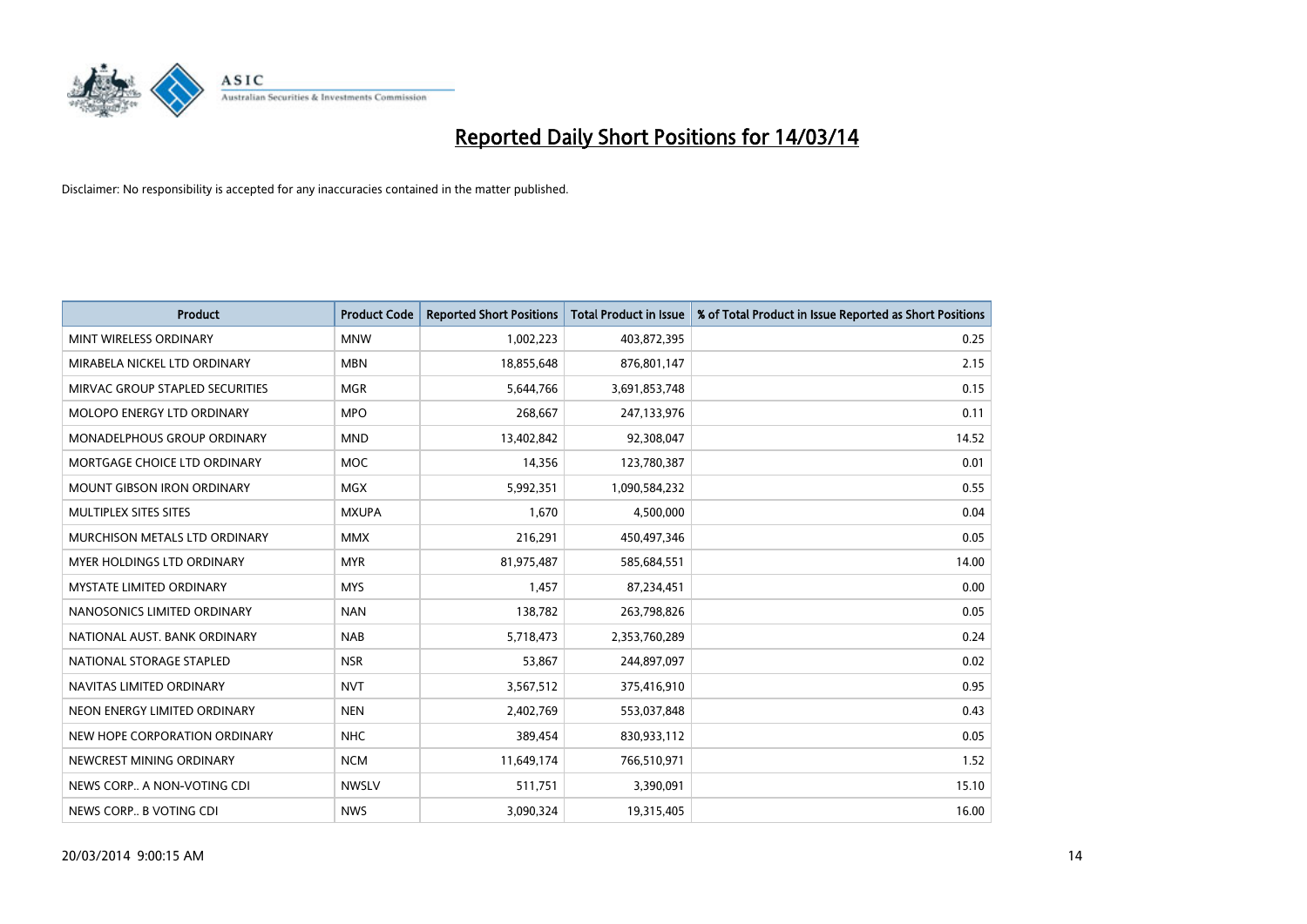

| <b>Product</b>                        | <b>Product Code</b> | <b>Reported Short Positions</b> | <b>Total Product in Issue</b> | % of Total Product in Issue Reported as Short Positions |
|---------------------------------------|---------------------|---------------------------------|-------------------------------|---------------------------------------------------------|
| NEWSAT LIMITED ORDINARY               | <b>NWT</b>          | 4,559,894                       | 612,199,841                   | 0.74                                                    |
| NEXTDC LIMITED ORDINARY               | <b>NXT</b>          | 9,725,536                       | 192,904,486                   | 5.04                                                    |
| NEXUS ENERGY LIMITED ORDINARY         | <b>NXS</b>          | 1,462,101                       | 1,330,219,459                 | 0.11                                                    |
| NIB HOLDINGS LIMITED ORDINARY         | <b>NHF</b>          | 3,299,499                       | 439,004,182                   | 0.75                                                    |
| NICK SCALI LIMITED ORDINARY           | <b>NCK</b>          | 2,001                           | 81,000,000                    | 0.00                                                    |
| NIDO PETROLEUM ORDINARY               | <b>NDO</b>          | 47,402                          | 2,048,317,635                 | 0.00                                                    |
| NINE ENTERTAINMENT ORDINARY           | <b>NEC</b>          | 8,728,853                       | 940,295,023                   | 0.93                                                    |
| NOBLE MINERAL RES ORDINARY            | <b>NMG</b>          | 2,365,726                       | 666,397,952                   | 0.36                                                    |
| NORTHERN IRON LTD ORDINARY            | <b>NFE</b>          | 19,204                          | 484,405,314                   | 0.00                                                    |
| NORTHERN STAR ORDINARY                | <b>NST</b>          | 958,870                         | 578,591,915                   | 0.17                                                    |
| NOVOGEN LIMITED ORDINARY              | <b>NRT</b>          | 164,193                         | 163,810,997                   | 0.10                                                    |
| NRW HOLDINGS LIMITED ORDINARY         | <b>NWH</b>          | 20,862,347                      | 278,888,011                   | 7.48                                                    |
| NUCOAL RESOURCES LTD ORDINARY         | <b>NCR</b>          |                                 | 768,612,354                   | 0.00                                                    |
| NUFARM LIMITED ORDINARY               | <b>NUF</b>          | 16,656,133                      | 263,725,895                   | 6.32                                                    |
| <b>OAKTON LIMITED ORDINARY</b>        | <b>OKN</b>          | 286,839                         | 89,990,235                    | 0.32                                                    |
| OCEANAGOLD CORP. CHESS DEPOSITARY INT | OGC                 | 324,625                         | 300,350,129                   | 0.11                                                    |
| OIL SEARCH LTD ORDINARY               | <b>OSH</b>          | 9,281,939                       | 1,343,361,150                 | 0.69                                                    |
| OM HOLDINGS LIMITED ORDINARY          | OMH                 | 4,505,816                       | 733,423,337                   | 0.61                                                    |
| ORICA LIMITED ORDINARY                | ORI                 | 8,932,678                       | 370,924,362                   | 2.41                                                    |
| ORIGIN ENERGY ORDINARY                | <b>ORG</b>          | 8,199,896                       | 1,101,228,973                 | 0.74                                                    |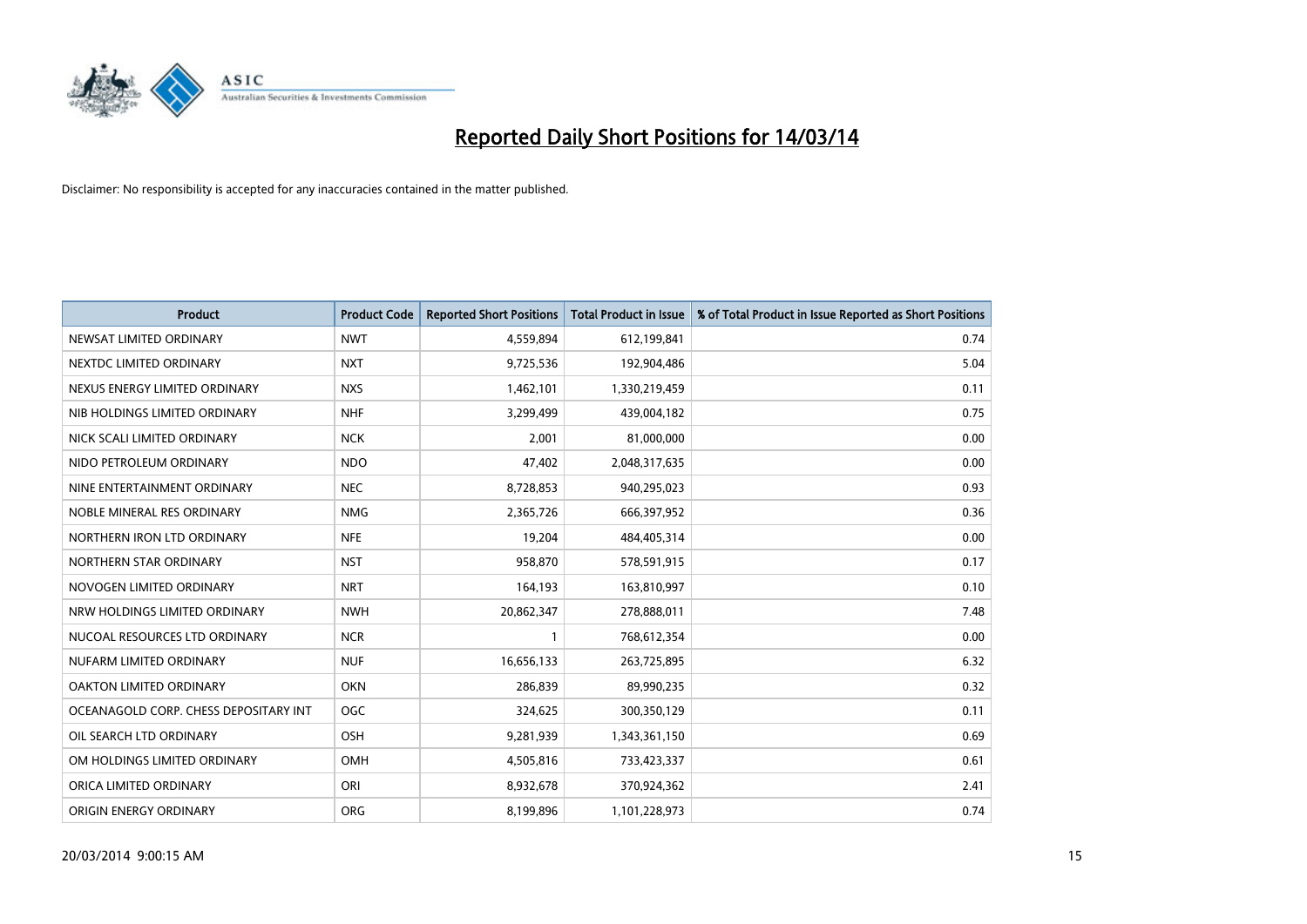

| <b>Product</b>                          | <b>Product Code</b> | <b>Reported Short Positions</b> | <b>Total Product in Issue</b> | % of Total Product in Issue Reported as Short Positions |
|-----------------------------------------|---------------------|---------------------------------|-------------------------------|---------------------------------------------------------|
| OROCOBRE LIMITED ORDINARY               | <b>ORE</b>          | 1,933,391                       | 132,041,911                   | 1.46                                                    |
| ORORA LIMITED ORDINARY                  | <b>ORA</b>          | 965,329                         | 1,206,684,923                 | 0.08                                                    |
| OROTONGROUP LIMITED ORDINARY            | ORL                 | 220,521                         | 40,880,902                    | 0.54                                                    |
| OZ MINERALS ORDINARY                    | OZL                 | 11,619,520                      | 303,470,022                   | 3.83                                                    |
| OZFOREX GROUP LTD ORDINARY              | <b>OFX</b>          | 2,226,883                       | 240,000,000                   | 0.93                                                    |
| PACIFIC BRANDS ORDINARY                 | PBG                 | 11,475,276                      | 912,915,695                   | 1.26                                                    |
| PACT GROUP HLDGS LTD ORDINARY           | <b>PGH</b>          | 1,450,000                       | 294,097,961                   | 0.49                                                    |
| PALADIN ENERGY LTD ORDINARY             | <b>PDN</b>          | 94,754,951                      | 964, 367, 284                 | 9.83                                                    |
| PANAUST LIMITED ORDINARY                | <b>PNA</b>          | 8,692,326                       | 634,392,712                   | 1.37                                                    |
| PANORAMIC RESOURCES ORDINARY            | PAN                 | 1,158,080                       | 322,275,824                   | 0.36                                                    |
| PANTERRA GOLD LTD ORDINARY              | PGI                 |                                 | 772,781,012                   | 0.00                                                    |
| PAPERLINX LIMITED ORDINARY              | <b>PPX</b>          | 45,095                          | 665, 181, 261                 | 0.01                                                    |
| PAPERLINX SPS TRUST STEP UP PERP. PREF. | <b>PXUPA</b>        | 5,220                           | 2,850,000                     | 0.18                                                    |
| PAPILLON RES LTD ORDINARY               | <b>PIR</b>          | 11,493,393                      | 340,894,210                   | 3.37                                                    |
| PATTIES FOODS LTD ORDINARY              | PFL                 | 10,001                          | 139,144,338                   | 0.01                                                    |
| PEET LIMITED ORDINARY                   | <b>PPC</b>          | 333,778                         | 433,389,348                   | 0.08                                                    |
| PENINSULA ENERGY LTD ORDINARY           | <b>PEN</b>          | 4,000,000                       | 3,252,530,235                 | 0.12                                                    |
| PERPETUAL LIMITED ORDINARY              | <b>PPT</b>          | 1,201,027                       | 46,529,270                    | 2.58                                                    |
| PERSEUS MINING LTD ORDINARY             | PRU                 | 8,647,383                       | 526,656,401                   | 1.64                                                    |
| PHARMAXIS LTD ORDINARY                  | <b>PXS</b>          | 408,118                         | 309,514,849                   | 0.13                                                    |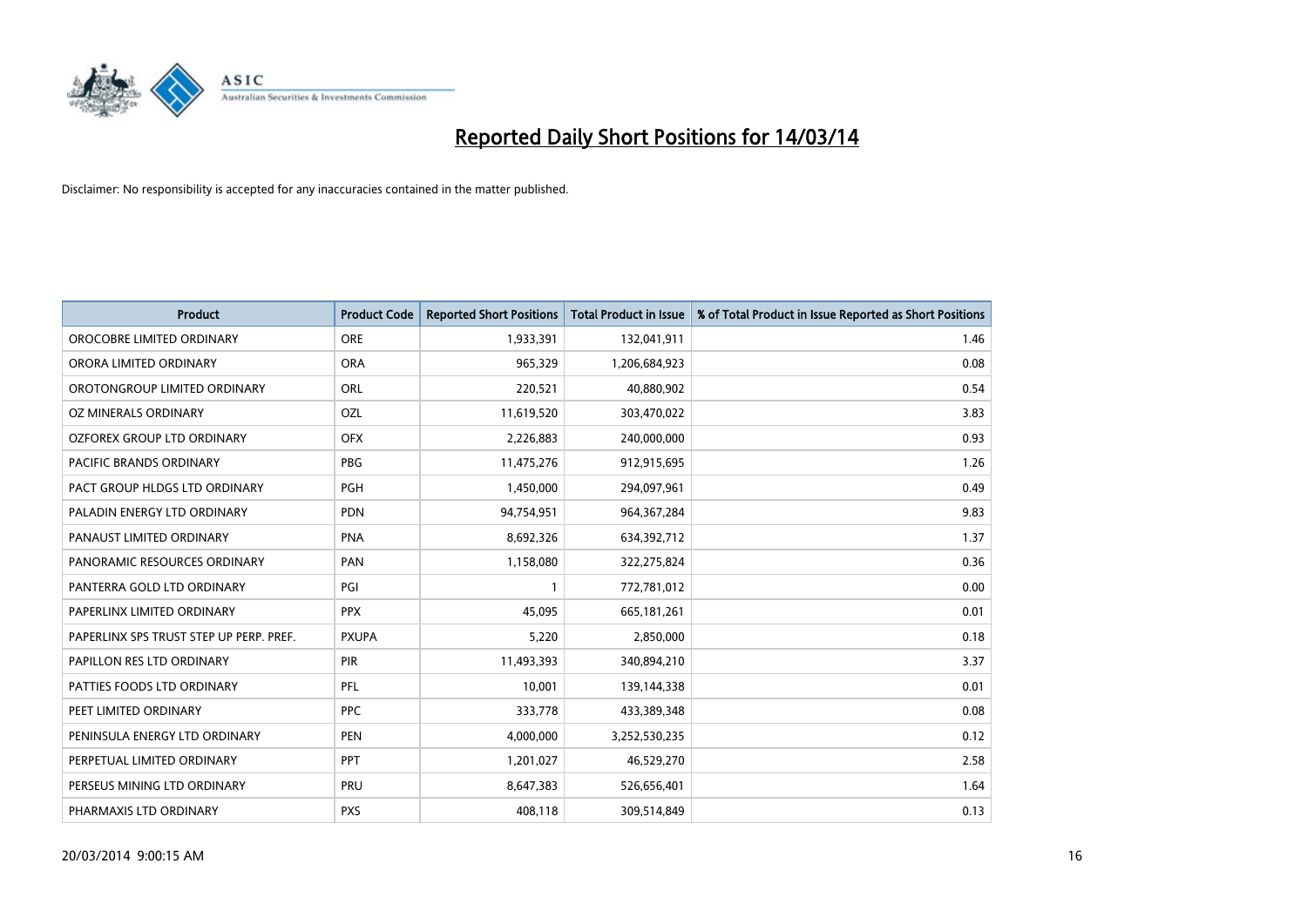

| <b>Product</b>                    | <b>Product Code</b> | <b>Reported Short Positions</b> | <b>Total Product in Issue</b> | % of Total Product in Issue Reported as Short Positions |
|-----------------------------------|---------------------|---------------------------------|-------------------------------|---------------------------------------------------------|
| PHOSPHAGENICS LTD. ORDINARY       | <b>POH</b>          | 50.000                          | 1,020,465,957                 | 0.00                                                    |
| PLATINUM ASSET ORDINARY           | <b>PTM</b>          | 430,138                         | 579,659,095                   | 0.07                                                    |
| PLATINUM AUSTRALIA ORDINARY       | <b>PLA</b>          | 836,127                         | 504,968,043                   | 0.17                                                    |
| PMP LIMITED ORDINARY              | <b>PMP</b>          | 1,584,873                       | 323,781,124                   | 0.49                                                    |
| POSEIDON NICK LTD ORDINARY        | <b>POS</b>          | 496,239                         | 460,907,014                   | 0.11                                                    |
| PRANA BIOTECHNOLOGY ORDINARY      | PBT                 | 3,839,574                       | 423,105,862                   | 0.91                                                    |
| PREMIER INVESTMENTS ORDINARY      | <b>PMV</b>          | 273,041                         | 155,314,874                   | 0.18                                                    |
| PRIMA BIOMED LTD ORDINARY         | PRR                 | 3,472,450                       | 1,228,709,341                 | 0.28                                                    |
| PRIMARY HEALTH CARE ORDINARY      | <b>PRY</b>          | 19,585,385                      | 504,956,647                   | 3.88                                                    |
| PRIME MEDIA GRP LTD ORDINARY      | PRT                 | 849.999                         | 366,330,303                   | 0.23                                                    |
| PROGRAMMED ORDINARY               | <b>PRG</b>          | 14,884                          | 118,235,616                   | 0.01                                                    |
| PURA VIDA ENERGY NL ORDINARY      | <b>PVD</b>          | 36,537                          | 126,641,883                   | 0.03                                                    |
| <b>QANTAS AIRWAYS ORDINARY</b>    | QAN                 | 64,301,640                      | 2,196,330,250                 | 2.93                                                    |
| OBE INSURANCE GROUP ORDINARY      | <b>OBE</b>          | 25,511,481                      | 1,248,704,599                 | 2.04                                                    |
| ORXPHARMA LTD ORDINARY            | <b>QRX</b>          | 66,492                          | 164,190,969                   | 0.04                                                    |
| <b>QUBE HOLDINGS LTD ORDINARY</b> | <b>QUB</b>          | 29,759,876                      | 931,433,499                   | 3.20                                                    |
| RAMELIUS RESOURCES ORDINARY       | <b>RMS</b>          | 161,083                         | 365,380,380                   | 0.04                                                    |
| RAMSAY HEALTH CARE ORDINARY       | <b>RHC</b>          | 1,557,400                       | 202,081,252                   | 0.77                                                    |
| <b>RCR TOMLINSON ORDINARY</b>     | <b>RCR</b>          | 206,925                         | 136,989,238                   | 0.15                                                    |
| <b>REA GROUP ORDINARY</b>         | <b>REA</b>          | 680.770                         | 131,714,699                   | 0.52                                                    |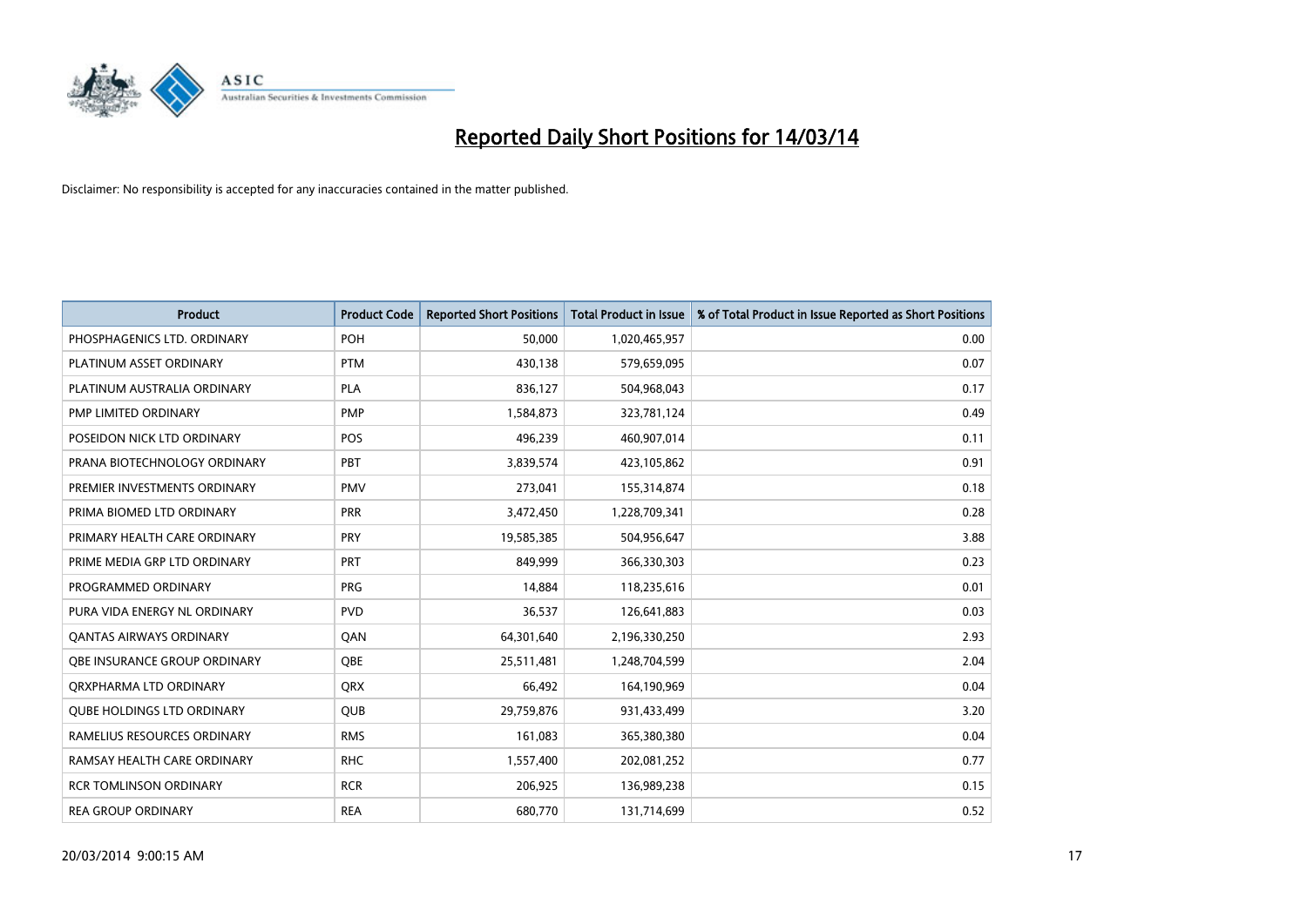

| <b>Product</b>                     | <b>Product Code</b> | <b>Reported Short Positions</b> | <b>Total Product in Issue</b> | % of Total Product in Issue Reported as Short Positions |
|------------------------------------|---------------------|---------------------------------|-------------------------------|---------------------------------------------------------|
| RECALL HOLDINGS LTD ORDINARY       | <b>REC</b>          | 1,084,194                       | 312,836,448                   | 0.35                                                    |
| RECKON LIMITED ORDINARY            | <b>RKN</b>          | 914,224                         | 126,913,066                   | 0.72                                                    |
| <b>RED FORK ENERGY ORDINARY</b>    | <b>RFE</b>          | 2,545,018                       | 501,051,719                   | 0.51                                                    |
| REDBANK ENERGY LTD ORDINARY        | AEJ                 | 13                              | 786,287                       | 0.00                                                    |
| REECE AUSTRALIA LTD. ORDINARY      | <b>REH</b>          | 131                             | 99,600,000                    | 0.00                                                    |
| REED RESOURCES LTD ORDINARY        | <b>RDR</b>          | 248,500                         | 523,453,895                   | 0.05                                                    |
| REGIS RESOURCES ORDINARY           | <b>RRL</b>          | 21,130,861                      | 499,744,095                   | 4.23                                                    |
| RESMED INC CDI 10:1                | <b>RMD</b>          | 32,700,032                      | 1,415,926,590                 | 2.31                                                    |
| <b>RESOLUTE MINING ORDINARY</b>    | <b>RSG</b>          | 10,527,843                      | 641,189,223                   | 1.64                                                    |
| RESOURCE EQUIP LTD ORDINARY        | <b>ROL</b>          | 300                             | 251,131,629                   | 0.00                                                    |
| RESOURCE GENERATION ORDINARY       | <b>RES</b>          | 224,301                         | 581,380,338                   | 0.04                                                    |
| RETAIL FOOD GROUP ORDINARY         | <b>RFG</b>          | 3,498,986                       | 144,049,390                   | 2.43                                                    |
| REX MINERALS LIMITED ORDINARY      | <b>RXM</b>          | 1,752,516                       | 216,907,284                   | 0.81                                                    |
| <b>RIDLEY CORPORATION ORDINARY</b> | <b>RIC</b>          | 95                              | 307,817,071                   | 0.00                                                    |
| RIO TINTO LIMITED ORDINARY         | <b>RIO</b>          | 5,449,688                       | 435,758,720                   | 1.25                                                    |
| ROC OIL COMPANY ORDINARY           | <b>ROC</b>          | 590,124                         | 686,568,400                   | 0.09                                                    |
| ROYAL WOLF HOLDINGS ORDINARY       | <b>RWH</b>          | 217,532                         | 100,387,052                   | 0.22                                                    |
| RURALCO HOLDINGS ORDINARY          | <b>RHL</b>          | 10,543                          | 71,860,206                    | 0.01                                                    |
| SAI GLOBAL LIMITED ORDINARY        | SAI                 | 11,587,748                      | 210,774,480                   | 5.50                                                    |
| SALMAT LIMITED ORDINARY            | <b>SLM</b>          | 788                             | 159,812,799                   | 0.00                                                    |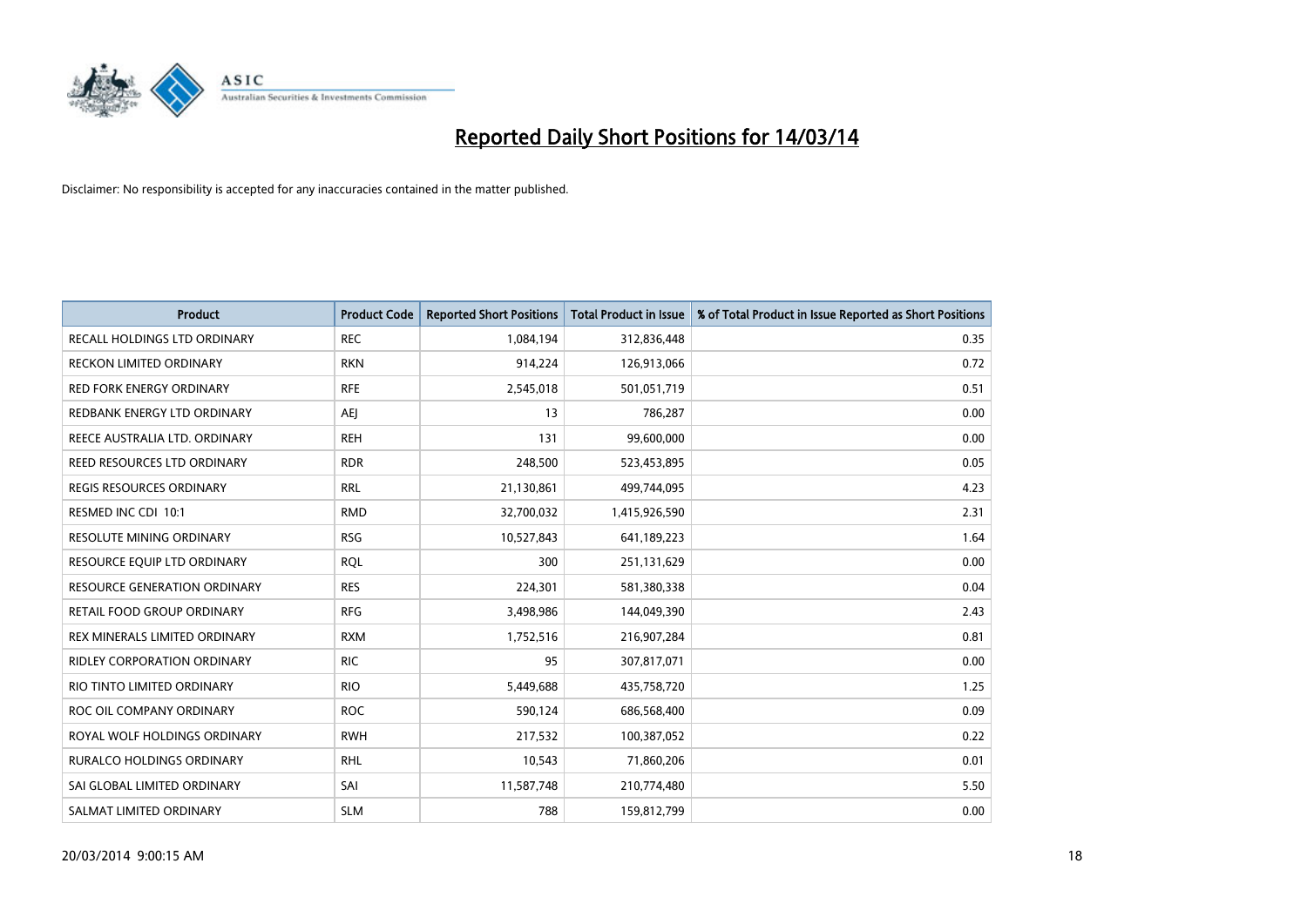

| <b>Product</b>                           | <b>Product Code</b> | <b>Reported Short Positions</b> | <b>Total Product in Issue</b> | % of Total Product in Issue Reported as Short Positions |
|------------------------------------------|---------------------|---------------------------------|-------------------------------|---------------------------------------------------------|
| SAMSON OIL & GAS LTD ORDINARY            | SSN                 | 10,054,000                      | 2,547,627,193                 | 0.39                                                    |
| SANDFIRE RESOURCES ORDINARY              | <b>SFR</b>          | 1,059,567                       | 155,640,968                   | 0.68                                                    |
| <b>SANTOS LTD ORDINARY</b>               | <b>STO</b>          | 6,945,788                       | 970,452,492                   | 0.72                                                    |
| SARACEN MINERAL ORDINARY                 | SAR                 | 2,397,631                       | 751,075,555                   | 0.32                                                    |
| SCA PROPERTY GROUP STAPLED SECURITIES    | <b>SCP</b>          | 43,079,007                      | 648,628,320                   | 6.64                                                    |
| SEDGMAN LIMITED ORDINARY                 | <b>SDM</b>          | 305,670                         | 223,224,636                   | 0.14                                                    |
| SEEK LIMITED ORDINARY                    | <b>SEK</b>          | 3,289,481                       | 340,357,027                   | 0.97                                                    |
| SELECT HARVESTS ORDINARY                 | SHV                 | 54,476                          | 57,815,720                    | 0.09                                                    |
| SENEX ENERGY LIMITED ORDINARY            | <b>SXY</b>          | 7,298,526                       | 1,145,058,917                 | 0.64                                                    |
| SERVCORP LIMITED ORDINARY                | SRV                 | 20,685                          | 98,432,275                    | 0.02                                                    |
| SERVICE STREAM ORDINARY                  | SSM                 | 30                              | 284,443,570                   | 0.00                                                    |
| SEVEN GROUP HOLDINGS ORDINARY            | <b>SVW</b>          | 1,458,571                       | 308,160,281                   | 0.47                                                    |
| SEVEN WEST MEDIA LTD ORDINARY            | <b>SWM</b>          | 8,741,865                       | 999,160,872                   | 0.87                                                    |
| SG FLEET GROUP LTD ORDINARY              | SGF                 | 655,659                         | 242,691,826                   | 0.27                                                    |
| SIGMA PHARMACEUTICAL ORDINARY            | <b>SIP</b>          | 8,495,154                       | 1,119,954,243                 | 0.76                                                    |
| SILEX SYSTEMS ORDINARY                   | <b>SLX</b>          | 3,054,403                       | 170,367,734                   | 1.79                                                    |
| SILVER CHEF LIMITED ORDINARY             | SIV                 | 218,622                         | 29,333,629                    | 0.75                                                    |
| SILVER LAKE RESOURCE ORDINARY            | <b>SLR</b>          | 24,571,963                      | 503,233,971                   | 4.88                                                    |
| SIMS METAL MGMT LTD ORDINARY             | SGM                 | 13,787,845                      | 204,459,583                   | 6.74                                                    |
| SINGAPORE TELECOMM. CHESS DEPOSITARY INT | SGT                 | 6.988.951                       | 141,656,570                   | 4.93                                                    |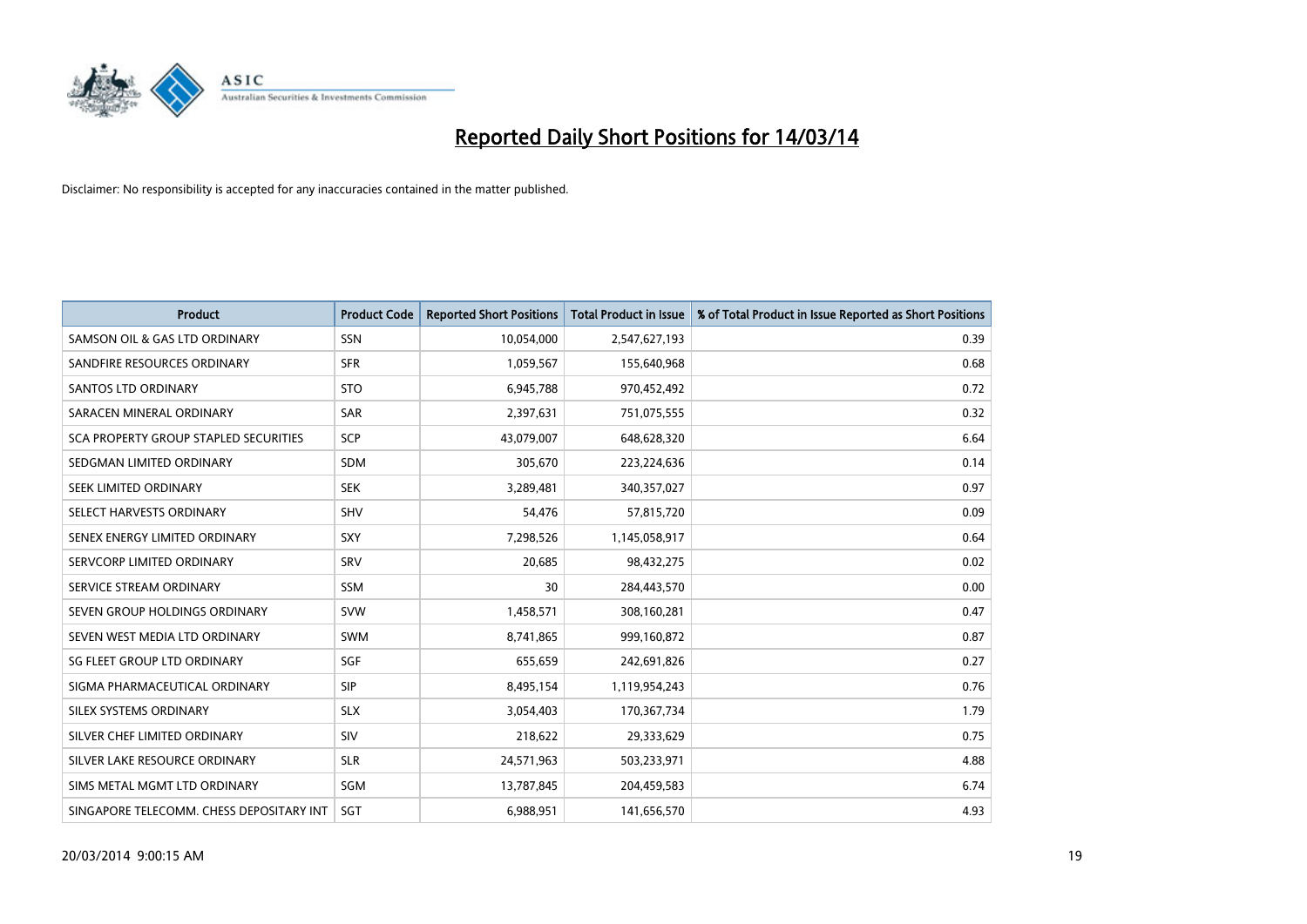

| <b>Product</b>                           | <b>Product Code</b> | <b>Reported Short Positions</b> | <b>Total Product in Issue</b> | % of Total Product in Issue Reported as Short Positions |
|------------------------------------------|---------------------|---------------------------------|-------------------------------|---------------------------------------------------------|
| SINO GAS ENERGY ORDINARY                 | <b>SEH</b>          | 294,726                         | 1,530,457,040                 | 0.02                                                    |
| SIRIUS RESOURCES NL ORDINARY             | <b>SIR</b>          | 10,850,363                      | 261,980,167                   | 4.14                                                    |
| SIRTEX MEDICAL ORDINARY                  | <b>SRX</b>          | 145,438                         | 56,108,439                    | 0.26                                                    |
| SKILLED GROUP LTD ORDINARY               | <b>SKE</b>          | 2,564,250                       | 235,254,496                   | 1.09                                                    |
| <b>SKY NETWORK ORDINARY</b>              | <b>SKT</b>          | 192,920                         | 389,139,785                   | 0.05                                                    |
| SKYCITY ENT GRP LTD ORDINARY             | <b>SKC</b>          | 283,003                         | 580,016,676                   | 0.05                                                    |
| <b>SLATER &amp; GORDON ORDINARY</b>      | SGH                 | 3,244,055                       | 203,821,542                   | 1.59                                                    |
| SMS MANAGEMENT, ORDINARY                 | <b>SMX</b>          | 3,653,858                       | 70,099,763                    | 5.21                                                    |
| SONIC HEALTHCARE ORDINARY                | <b>SHL</b>          | 4,940,213                       | 400,786,556                   | 1.23                                                    |
| SOUL PATTINSON (W.H) ORDINARY            | SOL                 | 48.881                          | 239,395,320                   | 0.02                                                    |
| SOUTH BOULDER MINES ORDINARY             | <b>STB</b>          |                                 | 128,477,826                   | 0.00                                                    |
| SP AUSNET STAPLED SECURITIES             | <b>SPN</b>          | 77,999,841                      | 3,386,607,080                 | 2.30                                                    |
| SPARK INFRASTRUCTURE STAPLED US PROHIBT. | SKI                 | 53,522,842                      | 1,326,734,264                 | 4.03                                                    |
| SPDR 200 FUND ETF UNITS                  | <b>STW</b>          | 173,461                         | 45,826,368                    | 0.38                                                    |
| SPDR 200 RESOURCES ETF UNITS             | <b>OZR</b>          | 32,188                          | 1,601,962                     | 2.01                                                    |
| SPDR SMALL ORDS ETF UNITS                | SSO                 | 151,628                         | 801,304                       | 18.92                                                   |
| SPECIALTY FASHION ORDINARY               | <b>SFH</b>          | 50,113                          | 192,236,121                   | 0.03                                                    |
| ST BARBARA LIMITED ORDINARY              | <b>SBM</b>          | 22,156,304                      | 488,074,077                   | 4.54                                                    |
| STARPHARMA HOLDINGS ORDINARY             | <b>SPL</b>          | 14,162,804                      | 284,664,680                   | 4.98                                                    |
| STEADFAST GROUP LTD ORDINARY             | <b>SDF</b>          | 407,588                         | 500,971,408                   | 0.08                                                    |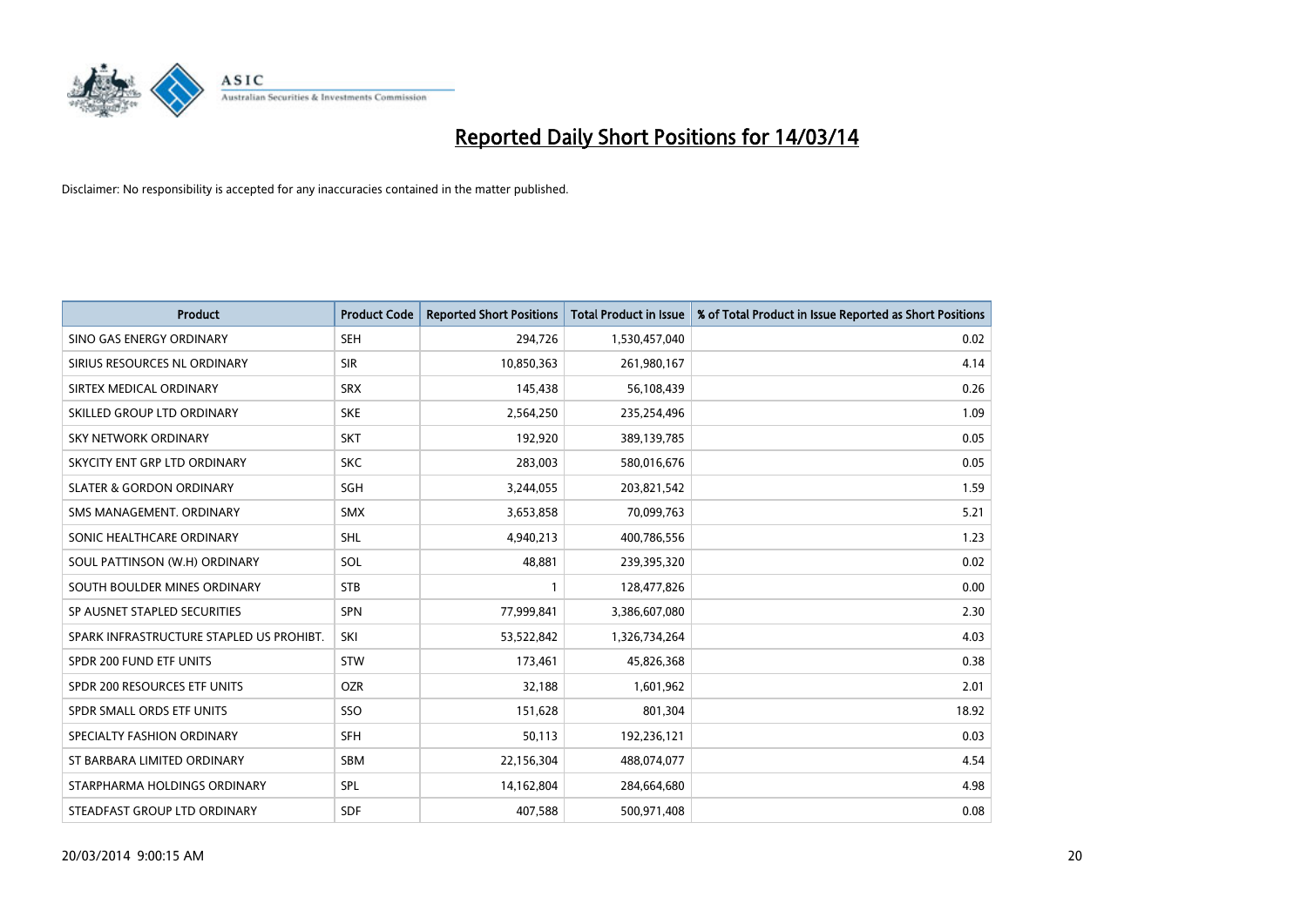

| <b>Product</b>                       | <b>Product Code</b> | <b>Reported Short Positions</b> | <b>Total Product in Issue</b> | % of Total Product in Issue Reported as Short Positions |
|--------------------------------------|---------------------|---------------------------------|-------------------------------|---------------------------------------------------------|
| STHN CROSS MEDIA ORDINARY            | <b>SXL</b>          | 9,210,657                       | 705,099,800                   | 1.31                                                    |
| STOCKLAND UNITS/ORD STAPLED          | SGP                 | 12,475,080                      | 2,326,978,560                 | 0.54                                                    |
| STRAITS RES LTD. ORDINARY            | SRQ                 | 28,747                          | 1,217,730,293                 | 0.00                                                    |
| STRATA-X ENERGY LTD CDI 1:1          | SXA                 | 9,651,064                       | 88,970,180                    | 10.85                                                   |
| STRIKE ENERGY LTD ORDINARY           | <b>STX</b>          | 405.000                         | 706,519,664                   | 0.06                                                    |
| STW COMMUNICATIONS ORDINARY          | SGN                 | 1,007,966                       | 403,828,512                   | 0.25                                                    |
| SUNCORP GROUP LTD ORDINARY           | <b>SUN</b>          | 6,073,896                       | 1,286,600,980                 | 0.47                                                    |
| SUNDANCE ENERGY ORDINARY             | <b>SEA</b>          | 5,577,960                       | 526,911,724                   | 1.06                                                    |
| SUNDANCE RESOURCES ORDINARY          | <b>SDL</b>          | 72,609,956                      | 3,079,369,367                 | 2.36                                                    |
| SUNLAND GROUP LTD ORDINARY           | <b>SDG</b>          | 16,628                          | 181,710,087                   | 0.01                                                    |
| SUPER RET REP LTD ORDINARY           | <b>SUL</b>          | 4,435,712                       | 196,731,620                   | 2.25                                                    |
| SYD AIRPORT STAPLED US PROHIBIT.     | SYD                 | 15,727,057                      | 2,216,216,041                 | 0.71                                                    |
| SYRAH RESOURCES ORDINARY             | <b>SYR</b>          | 4,114,338                       | 162,385,614                   | 2.53                                                    |
| TABCORP HOLDINGS LTD ORDINARY        | <b>TAH</b>          | 21,088,647                      | 754,274,706                   | 2.80                                                    |
| TAP OIL LIMITED ORDINARY             | <b>TAP</b>          | 782,159                         | 242,237,221                   | 0.32                                                    |
| <b>TASSAL GROUP LIMITED ORDINARY</b> | <b>TGR</b>          | 47,032                          | 146,507,029                   | 0.03                                                    |
| <b>TATTS GROUP LTD ORDINARY</b>      | <b>TTS</b>          | 12,527,072                      | 1,417,117,821                 | 0.88                                                    |
| TECHNOLOGY ONE ORDINARY              | <b>TNE</b>          | 1,501                           | 307,751,455                   | 0.00                                                    |
| <b>TELECOM CORPORATION ORDINARY</b>  | <b>TEL</b>          | 11,279,041                      | 1,824,369,462                 | 0.62                                                    |
| TELSTRA CORPORATION, ORDINARY        | <b>TLS</b>          | 10,041,190                      | 12,443,074,357                | 0.08                                                    |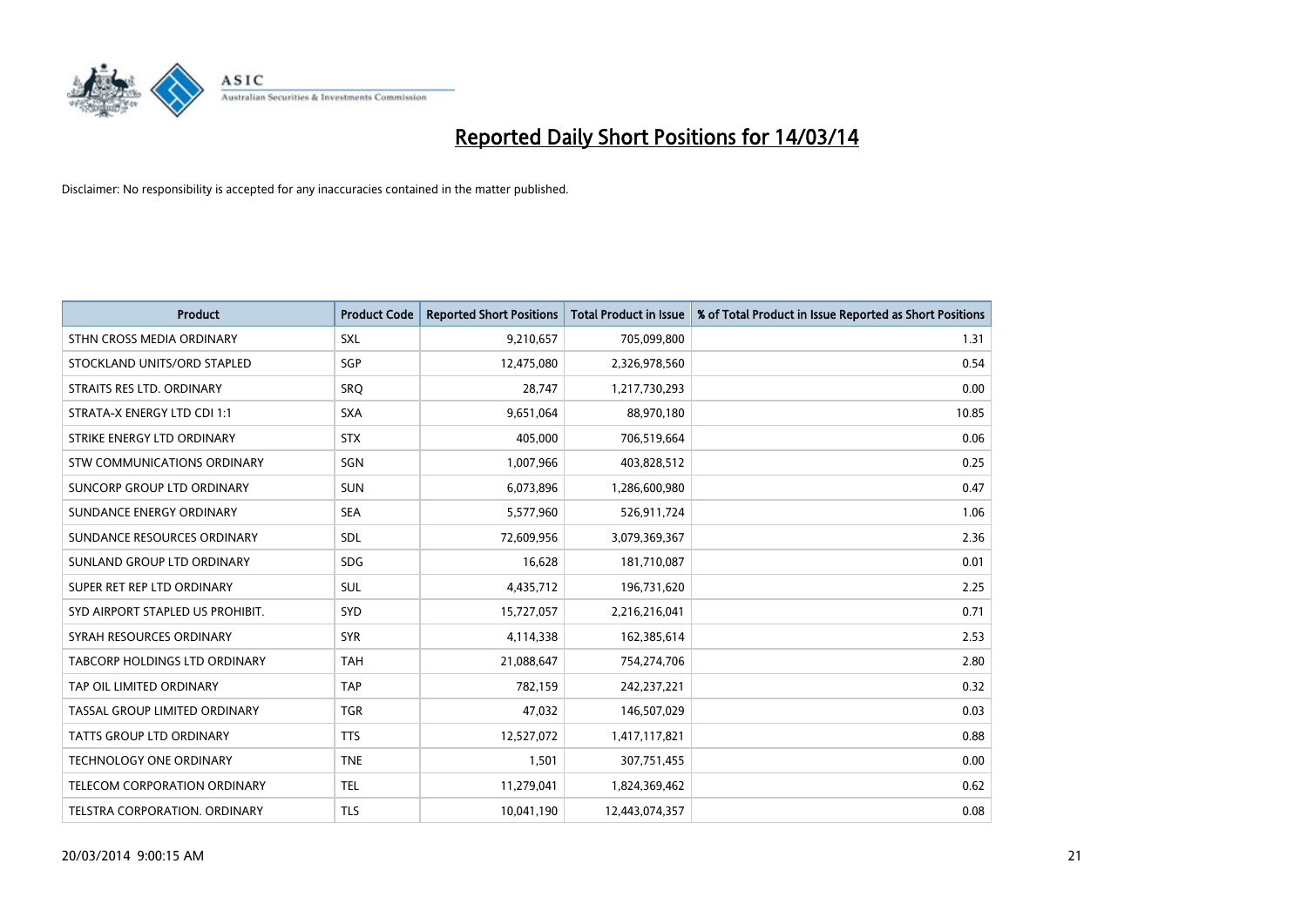

| <b>Product</b>                        | <b>Product Code</b> | <b>Reported Short Positions</b> | <b>Total Product in Issue</b> | % of Total Product in Issue Reported as Short Positions |
|---------------------------------------|---------------------|---------------------------------|-------------------------------|---------------------------------------------------------|
| TEN NETWORK HOLDINGS ORDINARY         | <b>TEN</b>          | 138,770,755                     | 2,630,984,596                 | 5.27                                                    |
| TERANGA GOLD CORP CDI 1:1             | <b>TGZ</b>          | 461,431                         | 107,748,431                   | 0.43                                                    |
| THE REJECT SHOP ORDINARY              | <b>TRS</b>          | 1,358,782                       | 28,826,248                    | 4.71                                                    |
| THORN GROUP LIMITED ORDINARY          | <b>TGA</b>          | 120                             | 149,494,813                   | 0.00                                                    |
| <b>TIGER RESOURCES ORDINARY</b>       | <b>TGS</b>          | 109,983                         | 803,311,695                   | 0.01                                                    |
| TOLL HOLDINGS LTD ORDINARY            | <b>TOL</b>          | 30,623,270                      | 717,133,875                   | 4.27                                                    |
| TORO ENERGY LIMITED ORDINARY          | <b>TOE</b>          |                                 | 1,557,017,582                 | 0.00                                                    |
| TOX FREE SOLUTIONS ORDINARY           | <b>TOX</b>          | 2,061,003                       | 133,252,359                   | 1.55                                                    |
| TPG TELECOM LIMITED ORDINARY          | <b>TPM</b>          | 2,494,409                       | 793,808,141                   | 0.31                                                    |
| <b>TRADE ME GROUP ORDINARY</b>        | <b>TME</b>          | 967,684                         | 396,548,005                   | 0.24                                                    |
| TRANSFIELD SERVICES ORDINARY          | <b>TSE</b>          | 40,967,246                      | 512,457,716                   | 7.99                                                    |
| TRANSPACIFIC INDUST. ORDINARY         | <b>TPI</b>          | 14,618,841                      | 1,578,786,704                 | 0.93                                                    |
| TRANSURBAN GROUP TRIPLE STAPLED SEC.  | <b>TCL</b>          | 5,131,743                       | 1,491,855,200                 | 0.34                                                    |
| <b>TREASURY GROUP ORDINARY</b>        | <b>TRG</b>          | 18,634                          | 23,070,755                    | 0.08                                                    |
| TREASURY WINE ESTATE ORDINARY         | <b>TWE</b>          | 52,528,720                      | 647,227,144                   | 8.12                                                    |
| TROY RESOURCES LTD ORDINARY           | <b>TRY</b>          | 2,801,964                       | 190,775,997                   | 1.47                                                    |
| TWENTY-FIRST FOX INC A NON-VOTING CDI | <b>FOXLV</b>        | 281,211                         | 23,159,645                    | 1.21                                                    |
| TWENTY-FIRST FOX INC B VOTING CDI     | <b>FOX</b>          | 1,607,173                       | 166,198,478                   | 0.97                                                    |
| UGL LIMITED ORDINARY                  | <b>UGL</b>          | 24,856,455                      | 166,511,240                   | 14.93                                                   |
| UXC LIMITED ORDINARY                  | <b>UXC</b>          | 2,615,666                       | 320,706,487                   | 0.82                                                    |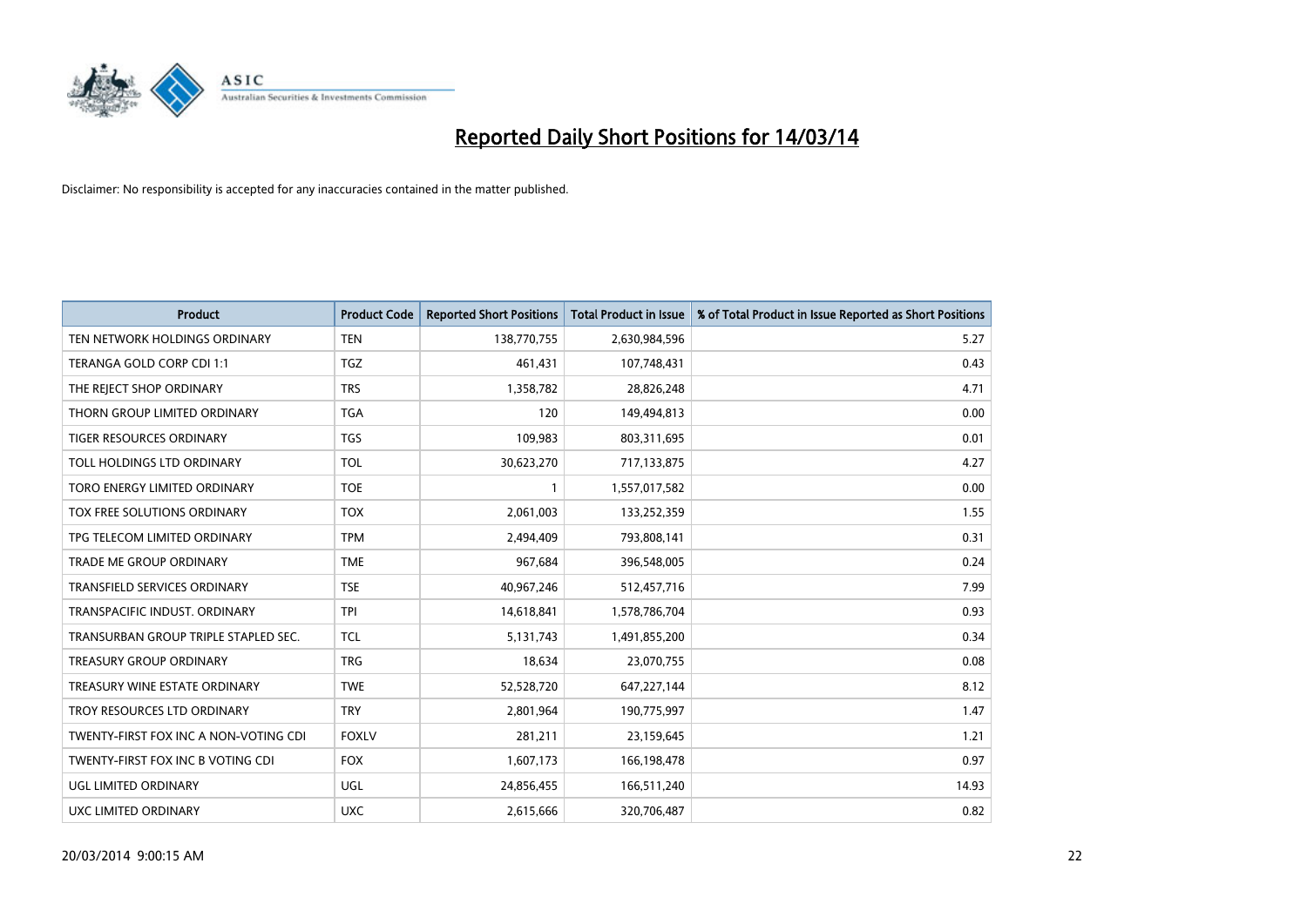

| <b>Product</b>                           | <b>Product Code</b> | <b>Reported Short Positions</b> | <b>Total Product in Issue</b> | % of Total Product in Issue Reported as Short Positions |
|------------------------------------------|---------------------|---------------------------------|-------------------------------|---------------------------------------------------------|
| <b>VEDA GROUP LTD ORDINARY</b>           | <b>VED</b>          | 4,233,511                       | 842,055,406                   | 0.50                                                    |
| VILLAGE ROADSHOW LTD ORDINARY            | <b>VRL</b>          | 796,966                         | 159,498,988                   | 0.50                                                    |
| <b>VIRGIN AUS HLDG LTD ORDINARY</b>      | <b>VAH</b>          | 82,508,366                      | 3,514,825,734                 | 2.35                                                    |
| VIRTUS HEALTH LTD ORDINARY               | <b>VRT</b>          | 3,404,449                       | 79,586,601                    | 4.28                                                    |
| <b>VISION EYE INSTITUTE ORDINARY</b>     | <b>VEI</b>          | 179,790                         | 160,759,740                   | 0.11                                                    |
| <b>VOCATION LTD ORDINARY</b>             | <b>VET</b>          | 8,835,405                       | 200,000,000                   | 4.42                                                    |
| <b>WATPAC LIMITED ORDINARY</b>           | <b>WTP</b>          | 4,339                           | 184,332,526                   | 0.00                                                    |
| WEBIET LIMITED ORDINARY                  | <b>WEB</b>          | 2,609,141                       | 79,397,959                    | 3.29                                                    |
| <b>WESFARMERS LIMITED ORDINARY</b>       | <b>WES</b>          | 5,340,774                       | 1,143,274,951                 | 0.47                                                    |
| WESTERN AREAS LTD ORDINARY               | <b>WSA</b>          | 22,163,611                      | 226,392,226                   | 9.79                                                    |
| WESTERN DESERT RES. ORDINARY             | <b>WDR</b>          | 5,695,633                       | 500,040,257                   | 1.14                                                    |
| WESTERN DESERT RES. RIGHTS 31-MAR-14 DEF | <b>WDRR</b>         | 538,732                         | 120,009,662                   | 0.45                                                    |
| WESTFIELD GROUP ORD/UNIT STAPLED SEC     | <b>WDC</b>          | 5,493,100                       | 2,113,501,814                 | 0.26                                                    |
| <b>WESTFIELD RETAIL TST UNIT STAPLED</b> | <b>WRT</b>          | 22,589,700                      | 2,979,214,029                 | 0.76                                                    |
| <b>WESTPAC BANKING CORP ORDINARY</b>     | <b>WBC</b>          | 21,468,580                      | 3,109,048,309                 | 0.69                                                    |
| <b>WESTSIDE CORPORATION ORDINARY</b>     | <b>WCL</b>          | 100,000                         | 443,925,821                   | 0.02                                                    |
| WHITE ENERGY COMPANY ORDINARY            | <b>WEC</b>          | 1,649,423                       | 322,974,494                   | 0.51                                                    |
| <b>WHITEHAVEN COAL ORDINARY</b>          | <b>WHC</b>          | 63,051,853                      | 1,025,692,710                 | 6.15                                                    |
| WIDE BAY AUST LTD ORDINARY               | <b>WBB</b>          | 441                             | 36,238,600                    | 0.00                                                    |
| WINDIMURRA VANADIUM ORDINARY             | <b>WVL</b>          | 20,461                          | 19,284,366                    | 0.11                                                    |